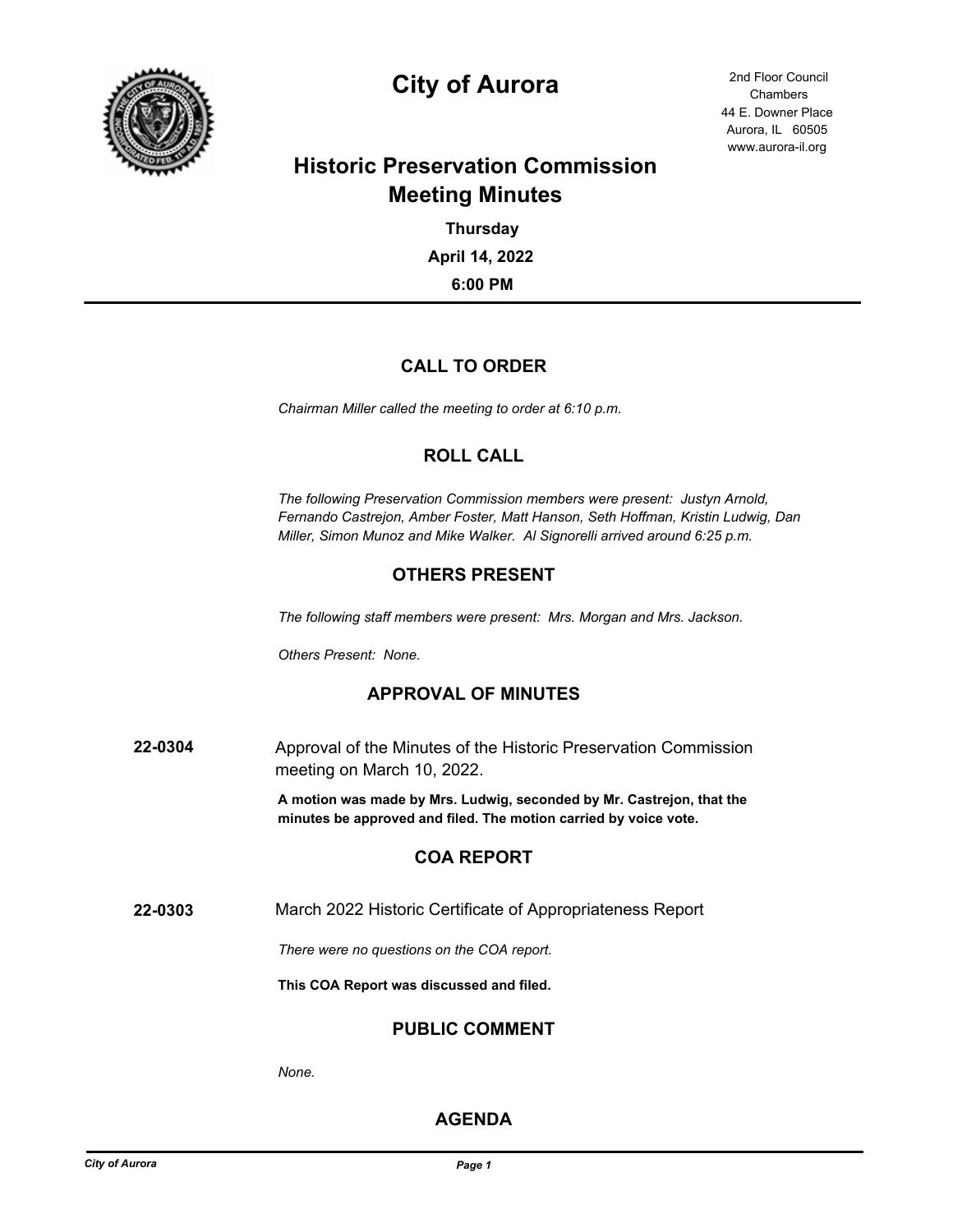**22-0291** 2022 Historic Preservation Grant Applications (City of Aurora - 22-0291 /KDWK-22.022-PZ/HP - JM).

> *Mrs. Morgan said the committee met last week. They ranked them with high, high/medium, medium, medium/low and low. I was going to go through them in the order the committee did them. We'll just individually go through the committee's recommendations, talk about them as we go and then at the end, if there are any others people want to talk about, that the ones that the committee ranked as low should be discussed in more detail and maybe be bumped up, we can discuss those and then see where we are money-wise. I would also recommend that we have 1 or 2 in line just in case someone decides they are not going to take the grant and then we can just bring one more right onto it. We actually ended up with a little more funding. When I met with the committee, originally, we were allocated \$100,000, but at the last minute, City Council ended up providing additional funds, so we're at \$157,000.*

> *402 S. 4th Street – The project for this was porch restoration and siding repair and*  included replacing the columns, repair/replace the porch railing and floor and *repair/replace siding. One caveat, a condition that the committee would like to make, is that the columns need to be restored first if possible. The cost estimate calls for just outright replacement. This project is coming in with a contingency of 10% around \$24,370.*

> *Chairman Miller said it does have substantial deterioration, even more than I thought what the picture showed. I noticed the contractor had written something about replacing some siding and I'm not sure what siding he is referring to, but I think that*  would need to be approved through a regular COA process. But the porch does have *substantial deterioration.*

*Mrs. Ludwig said I have the total of this at \$21,000, not \$24,000 with the buffer.*

*Mrs. Morgan said the maximum amount we can grant is \$21,000. The project is coming in over more than our maximum grant amount of \$21,000. Just, I guess, to remind everyone how the grant funding works, the first \$10,000 we will outright grant 100%. Anything over the \$10,000 does require the owner to match it dollar for dollar. If you do use a local contractor for at least 50% of the work, you'll get up to a \$1,000 bonus to basically go toward your match. Obviously, it won't be more than the project, so if you only have to match \$500 and you use a local contractor then we'll give you \$500.*

*Mrs. Ludwig said the other reason, just for the rest of Commission, why this one ranked so high, we actually only had 3 applicants for the Near Eastside and only 4 for the east side in general, and of the Eastside, this was definitely the one that we thought could get the most bang for the buck for what they needed done.*

*Chairman Miller said does the porch have a gutter?*

*Mrs. Morgan said I'm not sure.*

*Chairman Miller said even if we don't know right now, could we consider approving with the recommendation that the porch roof should have a gutter on it if it does not have one now. That could be a reason why there is so much decay in the floor and the bottoms of the columns and the railing on the steps.*

*Mr. Arnold said the current Google Maps picture has a gutter on it.*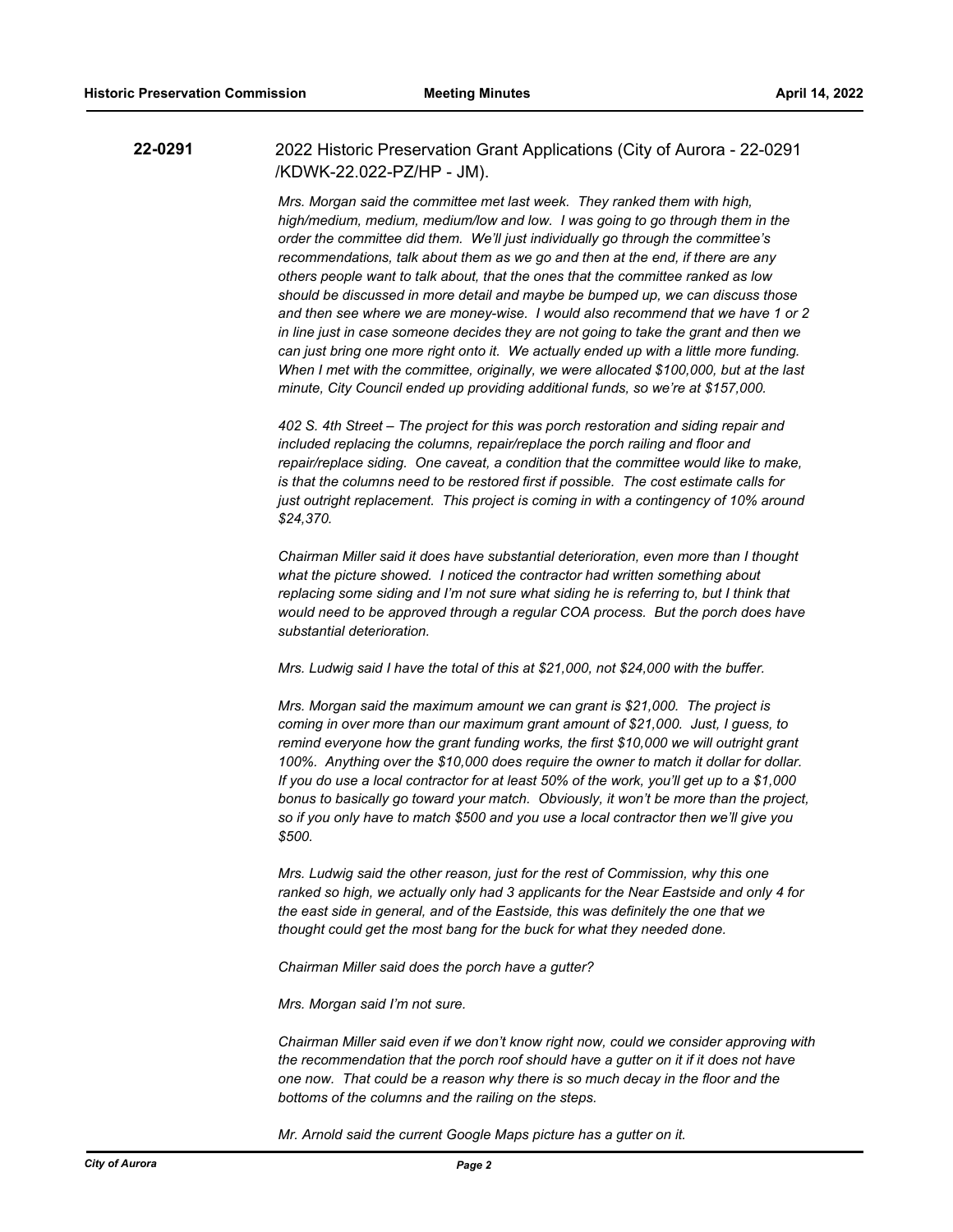*Chairman Miller said is everyone okay with this grant applicant? I'm not hearing any objections. Do you want to skip onto 427 W. New York Street?*

*427 W. New York Street – This one is for repair of rotted soffits, cornice, trim, porch and paint. It includes replacing the porch columns, repair roof leak, replace deteriorated handrails, floorboards, scrape, prime and paint wood. The condition on this is to investigate if there is a water issue causing the rot. This was also over-budget, so they get the maximum \$21,000. They proposed \$47,000.*

*Mr. Hoffman said did they only have 1 estimate?*

*Mrs. Morgan said they did only have 1 estimate.*

*Chairman Miller said I walked by this one also and it is substantial deterioration that seems to have happened fairly quickly. I read through the estimate from their contractor. It wasn't exactly clear. It seemed that the contractor wrote in roof is leaking and gee that sure better get fixed, but it wasn't clear that this contractor was actually fixing that. I really support this application. We may have to work with them because they may have a little more work to do. This has the boxed in gutters that I think might not be working.*

*Mrs. Ludwig said this was the one where we gave them the option either you could do this first or convert that money to do the gutters first. That's what I have in my notes. The gutters need to happen before this. We also thought this one was important because of the location being right across from that park that's pretty new. It is very prominent.*

*Mr. Signorelli said it's a prime example of its architecture and I think it is a premier contributing property in Tanner right now.*

*Chairman Miller said I don't see any downspouts on the porches. This one I kind of want to volunteer more of Jill's time to work with them and maybe some other kind people like Justyn and Seth if they are open to meeting with people who might want to help them understand how to maintain the house. The money could be redirected toward gutters and they may reach the \$20,000 limit just on relining gutters. I'm afraid of replacing wood, but we haven't addressed the water problem.*

*Mr. Hanson said it shouldn't be either or, it should be contingent on making sure that all the leaking issues are repaired to. If the gutters and roof aren't going to be done, then why are spending money below it?*

*Chairman Miller said I would have that same concern.*

*Mrs. Morgan said so I can have it that they need to reach out to a contractor that does gutters and have someone come in and take a look at their gutters to see if it needs work and then address that and then anything left could go to the rest.*

*Mr. Hanson said until the leak and whatever extent they are leaking is repaired, this conversation shouldn't even be in consideration.*

*Mrs. Morgan said are you thinking that we should hold off, go back to them and say they need to have someone look at the gutters and roof first?*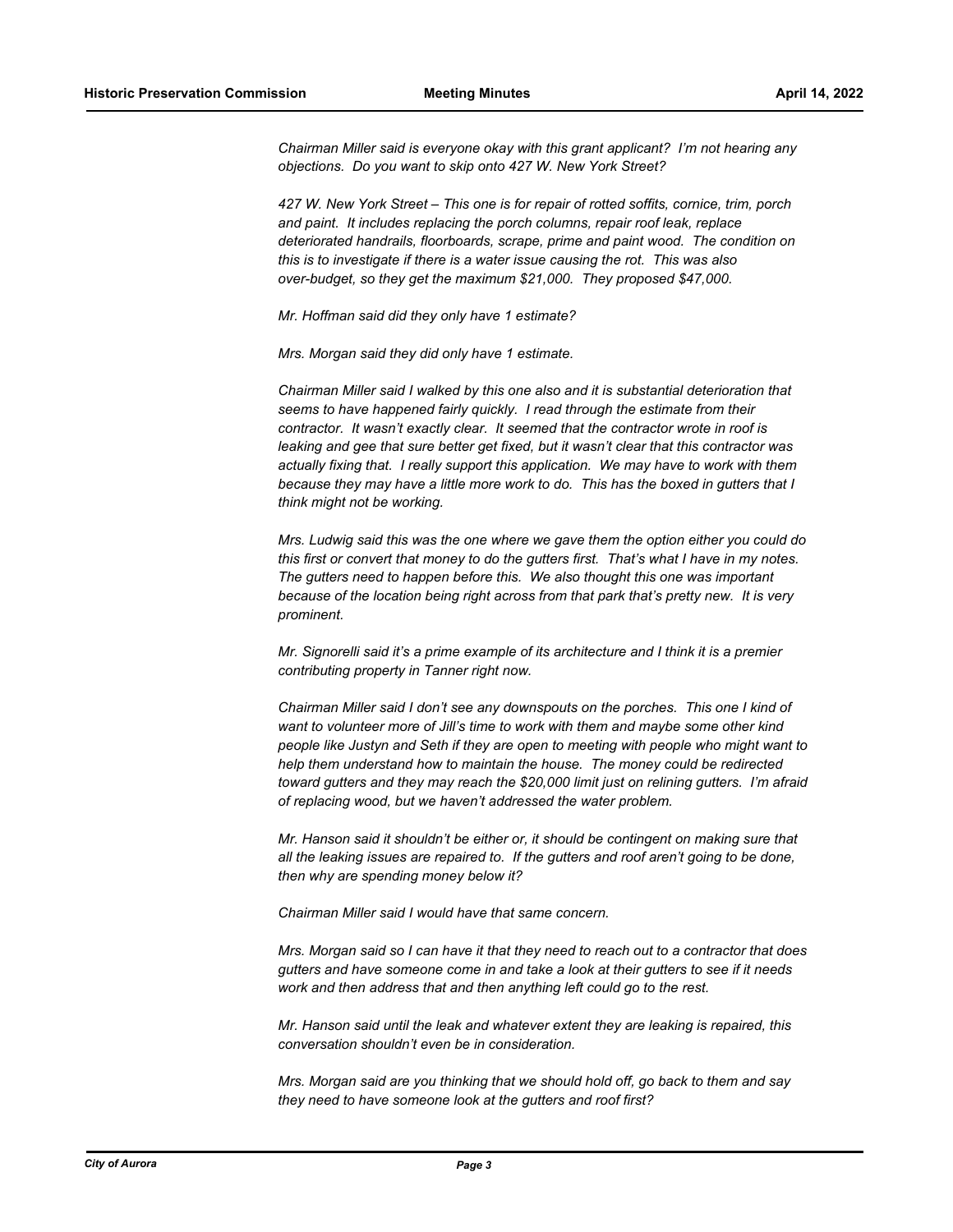*Mr. Hanson said they may have already had that done. They are not applying for our help with that, but it's got be part of the bigger conversation.*

*Mrs. Ludwig said I think that's why we wanted to say that if somebody comes and looks at the gutters and they decided that needs to happen first, then they could take that \$21,000 and apply it there, so at least that work gets fixed. If they had come in originally and said that we need to do the gutters, we probably would have awarded it.*

*Mr. Hanson said that changes my mentality for that then because lots of people need roof repairs. They are applying for something else. I'm happy to support this repair if the other work is being done. I'm not giving them help for a roof right away because a lot of people need roof help.*

*Mrs. Morgan said you are thinking if they apply themselves for an HCOA for roof and gutters then we would grant this, but not necessarily give the money for roof and gutter repair.*

*Mr. Hanson said yes.*

*Chairman Miller said I agree with at least part of that in that we need to address the gutters first. In this case, in the homes with the boxed in gutters, I am willing to support that as a historic preservation grant. It is part of the home that needs to be maintained. All these boxed in gutters, they are 100 years old now and plus they've all outlived their usefulness. It is an unusually expensive repair and it's an integral part of the house that most people don't have. Although I agree if they are just saying I want a new set of K-type gutters, then I would not support that as a historic preservation grant. So I think of it as a, like the roof on Wilder we did support and it is very unusual that we provide grants for roofs, but that was a historically significant roof as opposed to what most of just have, like an asphalt shingled roof, which I would not support a grant for my roof, which is not a historic preservation project. It is asphalt shingles. For this house, I could support relining boxed gutters.*

*Mr. Signorelli said that's a historic feature in itself.*

*Chairman Miller said I don't know if that addresses your concern Matt. I'm separating the historic gutter. It is an architectural feature the house has as opposed to just reroofing their house. I'm thinking it is the water in the built-in gutter that might be leaking through those soffits and causing them to rot out.*

*Mr. Hoffman said I would agree that it is rotted out around one of those outlets that's missing a downspout. I don't have a lot of confidence of that single estimate that they have. Their estimate is not very well written either, which isn't an indication of their craftsmanship, but…*

*Chairman Miller said in this case, it is more work for Jill, but we are proposing we support them. This house is important, but we are basically changing what they applied for. I'm saying they really have to look at the boxed in gutters. I think this estimate is for woodwork and I thought the contractor wrote something, gee the roof is leaking, and someone needs to fix that. It wasn't clear to me that this contractor was offering to do that. They need to get contractors in that do gutters if they are willing to work with us on that.*

*Mrs. Morgan said I can make sure that they have to first provide an estimate from a gutter expert and then we can go from there.*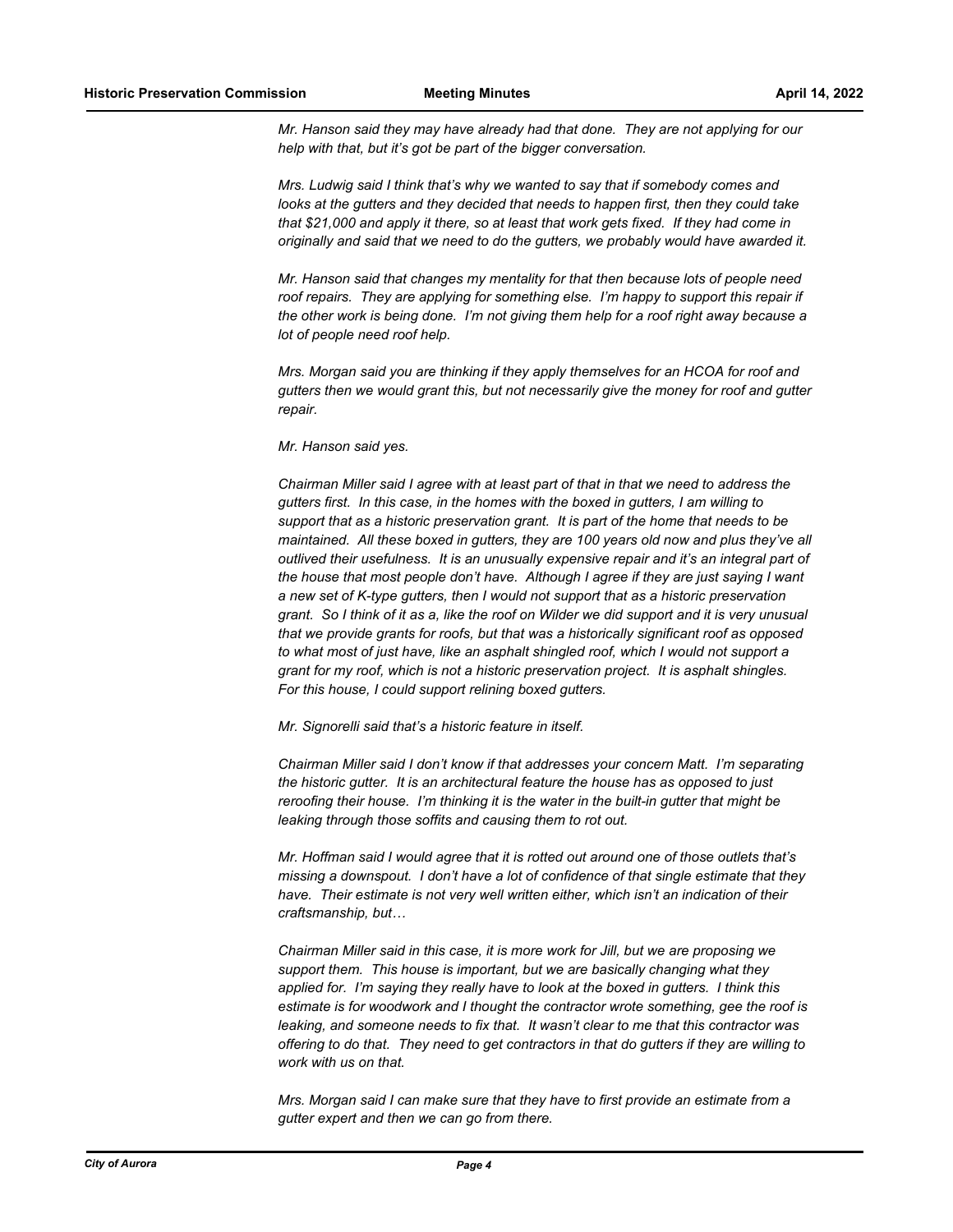*502 Oak – This is for window and door restoration. Restore 25 windows, including glass, cords, balances, etc. Replace aluminum storm windows with wood storm windows. Restore 3 exterior doors and paint to match existing color. This one will be a max of \$21,000.*

*Mrs. Ludwig said Linda has suggested that this one be contingent on removal of those 4 shutters. I kind of debate that because what's underneath those shutters? Like how much more work are we putting on them? We don't know what is under there.*

*Mr. Hoffman said they are going to repaint this soon anyway because the flipper's paint is flaking.*

*Chairman Miller said I think the project overall is very ambitious restoring all these windows and creating new wooden storm windows. Do you recall, did this include replacing like the window in the attic? One of them has been replaced with a vent or a screen or something.*

*Mrs. Ludwig said what bumped this up so high for us is that they are going from a non-historic storm window and going to wood.*

*Mrs. Morgan said I can't find for certain if they included replacing the vent or not. They have a photo of it. I would think it would, but I can't guarantee that. Do we want to condition that that vent needs to be replaced with a window?*

*Mr. Hoffman said the restoration work estimate, that specifically itemizes single light fixed window attic 2, so that's there. Historic Homeworks, they itemize 4 fixed*  windows. They highlight the picture of it. They are clearly aware of it. It certainly *appears that they intended to do that.* 

*515 Oak – This one is a chimney repair to rebuild 30 courses and concrete cap. There were 2 cost estimates, \$6,900 and \$1,900, so the committee went with the lower amount with a grant of about \$2,100.*

*Chairman Miller said this is a smaller grant request. It could be a bit of a safety concern in that she was concerned that the chimney might actually fall down.*

*Mrs. Morgan said she is concerned with stability of the chimney.*

*Mr. Hoffman said I think there is some value in having some diversity in the type of project too.*

*Mrs. Morgan said does anyone have any thought on the difference in the cost estimates being so dramatic? Anyone seem like the lower one seems too low?*

*Chairman Miller said I didn't think so. I was wondering why a chimney would cost \$6,000.*

*Mr. Hoffman said the E. G. Masonry for \$1,900 does seem very low. It might be something to clarify.*

*Mrs. Morgan said do we still want to go with the lower one or the higher one or give a larger than 10% contingency? We've done that before if we think the lower one is too low.*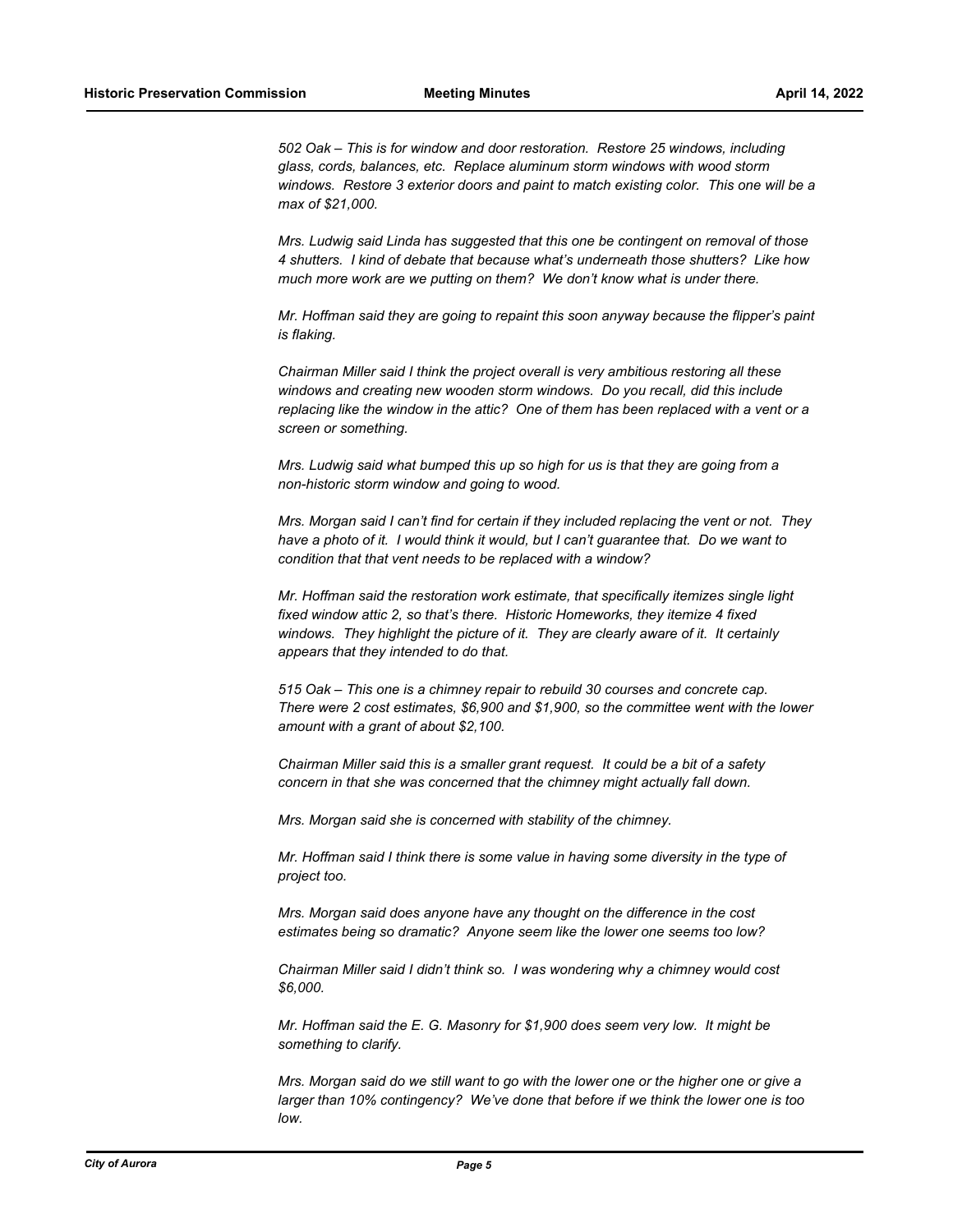*Mrs. Ludwig said I think it might be a good idea to raise that one up a little bit, like we bring it up to \$4,000.*

*Mrs. Morgan said if we say \$4,000 and they come back lower, then that's all you get.*

*535 W. Downer Place – This is for gutter, downspout and siding repair. Reline the box gutters with copper, repair ornate scupper boxes, downspouts, brackets, porch and siding repair. This one also came in over our grant amount and would be a maximum of \$21,000.*

*Mrs. Ludwig said this is a former Mayor's home. It's on a prominent corner at Downer Place and May. It is a local landmark, so not in a historic district, but we've been trying to encourage more people in this area to maybe be in a historic district someday. This is a very, very big project that she's taking in part, so she's been a successful grant recipient before and did the whole side porch, which is very nice. She's got to redo the carriage house. She's got the front porch things leaning and whatever, so she's actually doing what we're asking the other people to and that is to fix the water stuff first before going for the aesthetics, so that's exactly what she's doing. She is going to be putting in a lot of her own money on this, so this would obviously be a big help toward maintaining the home. She is very much into trying to do it right, so she is going copper as you can see.*

*Mr. Hoffman said I like that the emphasis of this application is the gutters and downspouts.*

*Mrs. Ludwig said you can't see it in the photo, but she is getting significant water damage.*

*Chairman Miller said I like this proposal because there is a structural issue and she is proposing to address that. It is endangering the structural integrity of the home.*

*Mr. Hoffman said it appears she has estimates from competent contractors.*

*Mr. Signorelli said this one is very deserving.*

*327 W. New York Street – This is to repair siding and soffits and painting. Fix areas on soffit that have holes, repair wood siding and paint entire house.*

*Chairman Miller said I thought it was more like the other paint jobs. I kind of wanted to move it down and look at it with some of the other people's jobs. I didn't see a lot of structural work that needed to be done here. When we looked at it in committee, I was understanding it needed more structural work or more wood replacement. Rereading that entire application, I didn't really see a lot.*

*Mrs. Ludwig said the last batch that we looked at were all the highs. This starts the medium highs. I can move it down.*

*Mr. Signorelli said I think that painting only should be moved down to, frankly, with how much money we might have left over at the end. I'm very conflicted, again, with paint jobs only. I don't feel like we should necessarily award a grant for painting only. Although having said that, sometimes painting only means scraping, priming, so there's more work involved. But the ideal situation for us, I think, is to award someone for not only painting, but historically appropriate repairs.*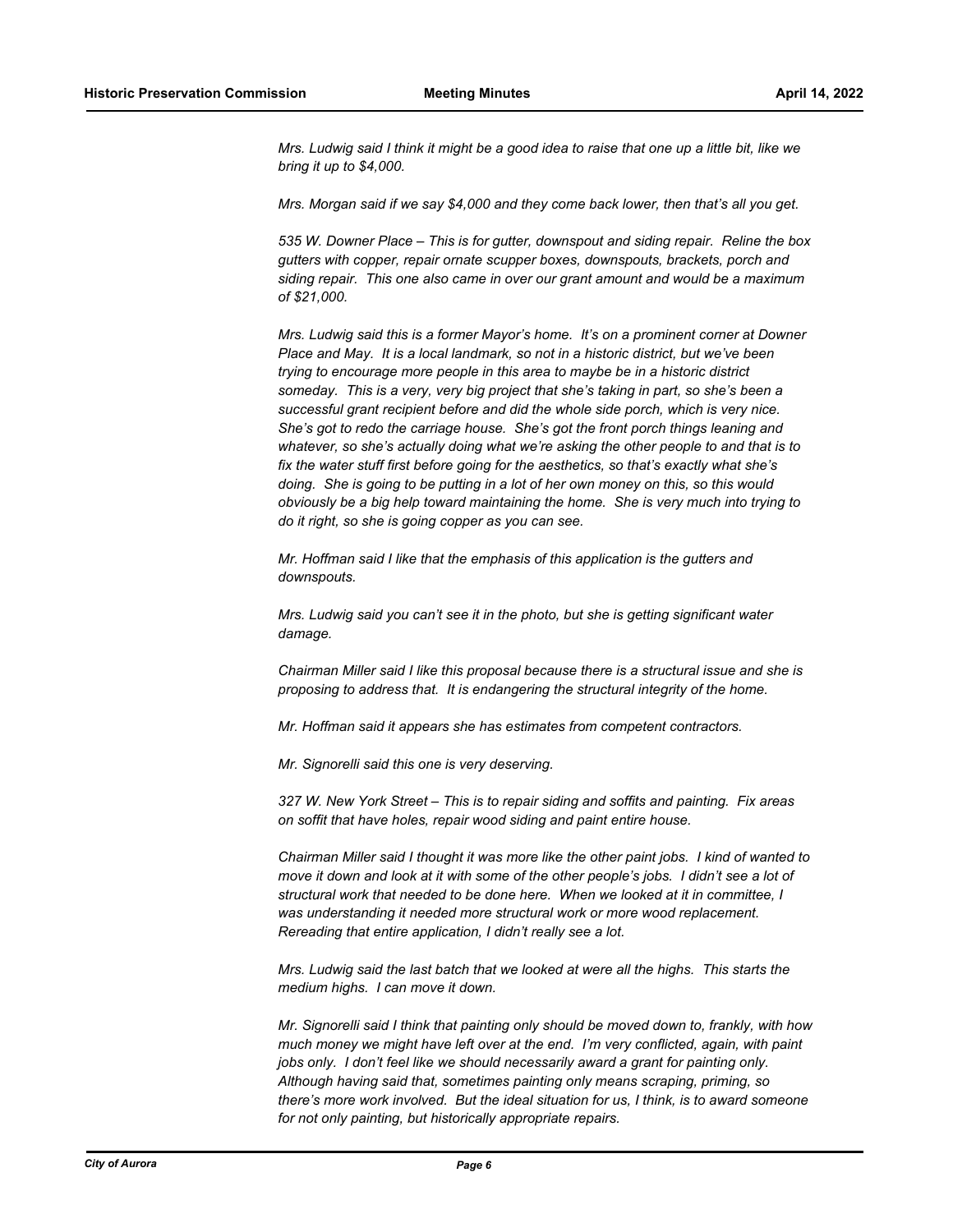*Chairman Miller said I agree. That's why I wanted to move that one down and talk about it in conjunction with some other people that basically submitted for paint jobs.*

*Mr. Signorelli said but my conflict is we have a couple here where the paint job may be on a property that's on a prominent corner, for example. There's one here that we are giving a Mayor's award to that's in a prominent place and the paint job looks wonderful and it makes the view look nice, so there's that to be said too about painting.*

*Mr. Castrejon said you're right. What we did we when we went through round 1, those in those categories of paint jobs, we kind of put them at the bottom more as maintenance versus any restoration.*

*Chairman Miller said and what I was saying with 327 W. New York Street is originally in the committee, we looked at it as if it needed a lot more work done to it. When I reread the whole application, I changed my mind. It looked more like just a point job. However, I think there are some things we can do with it and move it down a little bit. We might still want to consider partially funding that. There are some things we can do there.*

*551 W. Downer Place – Storm window repair and painting.*

*Mrs. Ludwig said they have lot of problems going on with this house. They've been doing a lot on the back. There is a lot of water coming in. There is a lot of roof deterioration to the point of animals like living in the house. But they are doing all that work on their own dime on the back. But they are getting wood rot, so it is more than just paint here. There is going to be quite a bit of work that needs to happen up high. It is a historic landmark. This is the Hannah Lancaster home, so 2 very prominent Aurora families, sister-in-law to the Lake family, so the 3 homes that you see side, by side, by side, those are all considered the Lake homes. They were all built for the Lake family. This one, I think, we agreed on it because this house is all windows. We felt that it was such a prominent feature for this home that that was why we…*

*Chairman Miller said the windows are the primary significance of this house. The proposal is restoration and re-glazing of the storms that are protecting those windows. They are having some deterioration.*

*Mr. Hoffman said so all the window quotes here are for storm windows and not the primary windows?*

*Chairman Miller said for the storms. It has like the original wooden storms on it.*

*Mr. Signorelli said this is more than painting. This is a very worthwhile place to put the money.*

*Mrs. Ludwig said and it is a project they can't do without this help, so it wouldn't happen.*

*Chairman Miller said it sounds like everyone is okay with this one.*

*325 Clark – Window Restoration.*

*Mrs. Ludwig said this is on the Near East side. This drops into our medium category, but right now we still have the money to fully fund everything above and keep going.*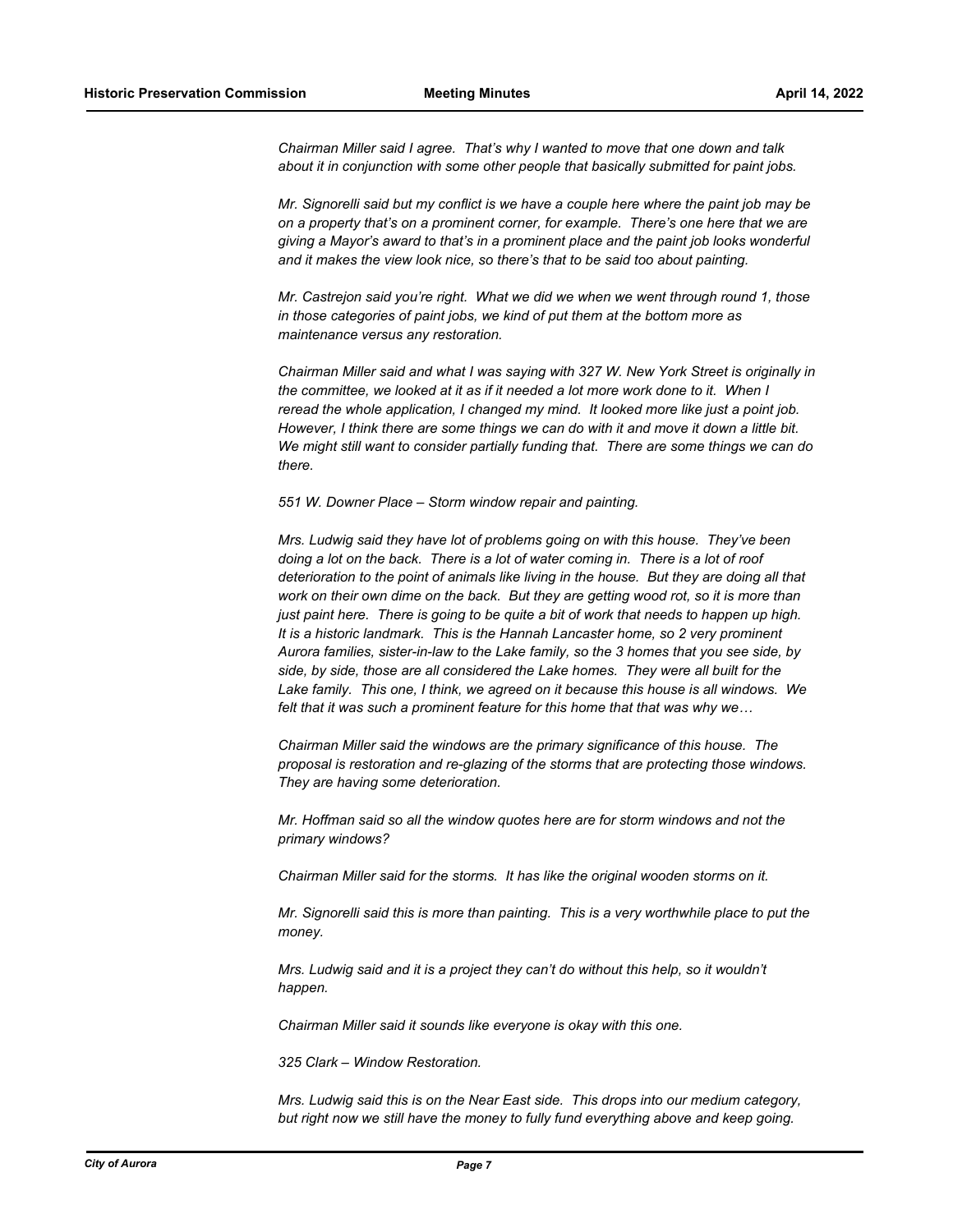*Chairman Miller said so here the windows are substantially deteriorated. The downside of this to me why it doesn't rate as high is it is still a home with artificial siding on it, so it won't make a huge difference for street view, but on the other hand we're preventing having someone coming to us in another couple of years and saying I want a variance for vinyl windows because my windows can no longer be repaired and wooden windows are too expensive and I need to put in vinyl.*

*Mrs. Ludwig said once again, this is one of the only ones on the Near Eastside to apply at all.*

*Mr. Hoffman said I think this could rank higher than a repainting. This is a more long lasting restoration, more so than a maintenance bubble painting.*

*Mr. Signorelli said the windows make it a good candidate.*

*Mrs. Ludwig said and we still have the money to fund it in full.*

*Chairman Miller said I was looking for storm windows and that will protect them once they are repaired. If they are repaired properly and have storm windows fixed over them, they could last another 100 years.* 

*730 Grand Avenue – Replace shutters. Replace 14 pairs of shutters with custom wood shutters.*

*Chairman Miller said this one we have looked at before. It didn't come to the top. I think when we looked at it originally, maybe a year or two ago, we thought maybe the shutters were not original features, which as we know in our old historic homes often shutters are not. However, this a Colonial, where sometimes shutters were installed originally.* 

*Mr. Hoffman said it looks like you can see the hinges.*

*Chairman Miller said they are mounted properly on hinges. So those are original shutters. They are substantially deteriorated. I believe the grant application is to replace them with new wooden shutters saying that they probably can't be repaired. From some of the pictures, I might be inclined to agree that they are kind of falling apart. I could see most carpenters would say don't repair that. What do you think Seth?*

*Mr. Hoffman said by the time you actually pulled it apart, most of that joinery is probably pretty rotted. They look like a relatively standard style.*

*Mr. Signorelli said I would think repairs would be so labor intensive that that would be hugely expensive.*

*Chairman Miller said so this is a homeowner who has applied before. We didn't grant them.*

*Mr. Hoffman said is this still within our budget cutoff?*

*Chairman Miller said it is.*

*Mr. Hoffman said it is clear these are original shutters and not later additions. I have*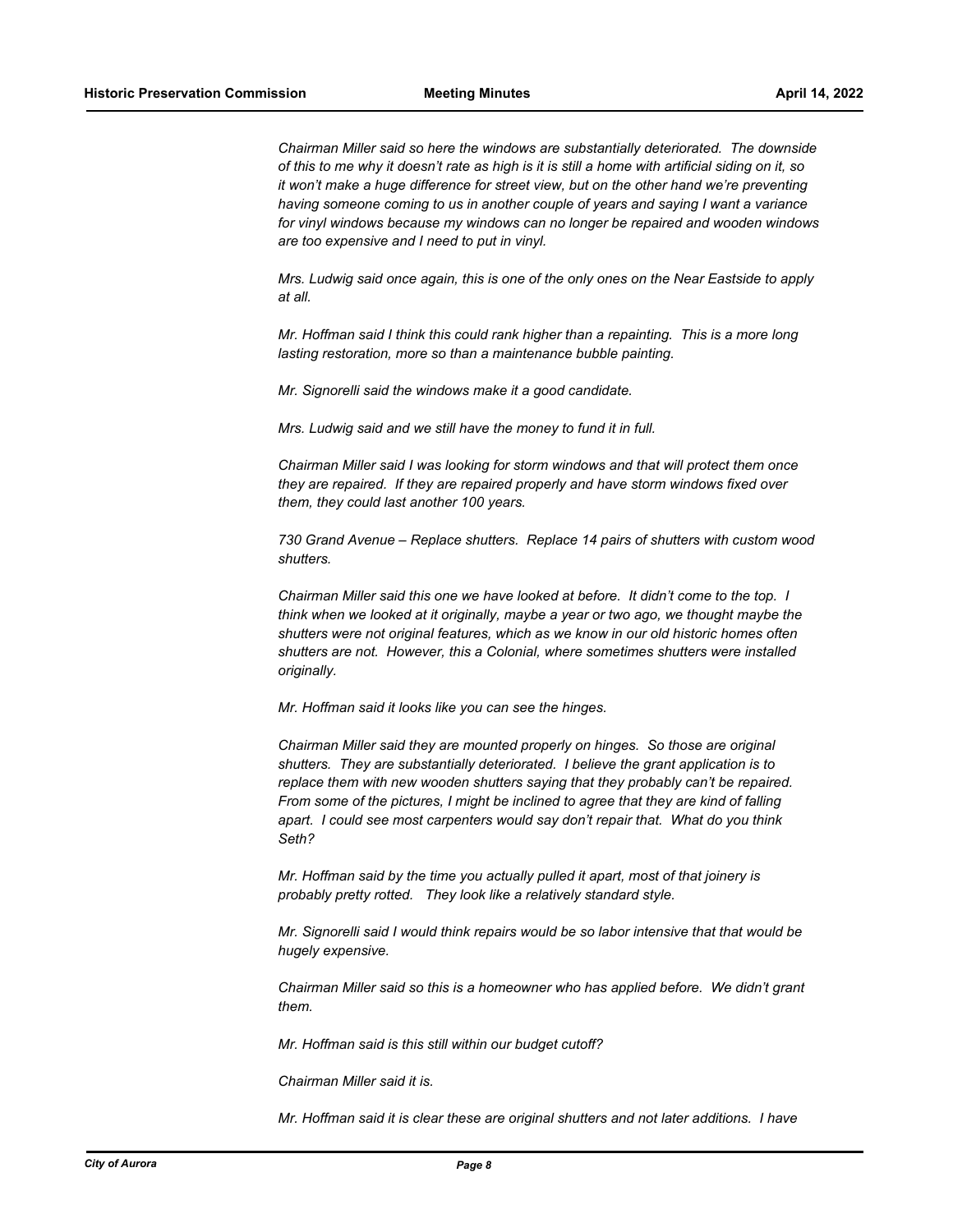*yet to see later sort of updated shutters that actually have the hardware that actually are connected and are just screwed on.*

*Chairman Miller said we have verified that they are original shutters. Are we good with including this one? If we include all the way down through 730 Grand, we could fully fund all that we've asked for.* 

*Mrs. Ludwig said what we can do is keep going down the list.*

*Mr. Signorelli said so did we decide that this one is a viable project then?*

*Chairman Miller said I think that's what I'm hearing. I was considering this one we would include. I would give them the full funding. Below this, I'm inclined toward partial funding for the other ones. That might help us to spread the money around more. Essentially some of them are paint jobs, which I don't have a great measuring stick to say why we should pay for one person's paint jot and not another person's, although they need to be done. Maybe with incentives they get done faster, but we all need to paint our house. It is a basic maintenance item. Some of them I think we can add in a few things so that we get some additional preservation out of it.*

*Mr. Hoffman said I think ones that have either some restoration of features, something beyond just scrape and paint, I think those we could extend out. The only one that hasn't' really done it for me on the list so far is the painting job so far that looked like pretty routine, 327 W. New York.*

*Mrs. Ludwig said that one we are moving down to talk about.*

*Chairman Miller said I was on the committee, so it is my fault. I thought maybe we rated it a little high.*

*548 Garfield Avenue – Porch, window, gutter and roof repair. Replace part of porch floor, replace porch trim, repair 2 windows, replace 2 windowsills with vinyl, remove shutters, paint west side second floor, replace some gutters, roof repair.*

*Mrs. Ludwig said this one we ranked medium low. This is another westside local landmark and they were looking for \$7,308. This was one that…*

*Chairman Miller said this was a list of multiple things to repair. I didn't rate it higher because I thought it was kind of a honey do list, although the house is very worthwhile. They were talking about replacing something with vinyl. I don't remember now what they meant.*

*Mr. Signorelli said vinyl trim on porch and windowsill.*

*Chairman Miller said I'm not sure if that would be approved. We'd have to look at that.*

*Mr. Hanson said philosophically, I guess, if we are beyond the highest rated or the highest scored categories, the remaining funds should go to properties that are in the historical districts. I'm good with granting some of the other grants to landmarks that are outside of the historical districts, but the rest of the money should go to places that are committed to being part of the district. That's my opinion.*

*Mr. Signorelli said now this is not landmarked, correct?*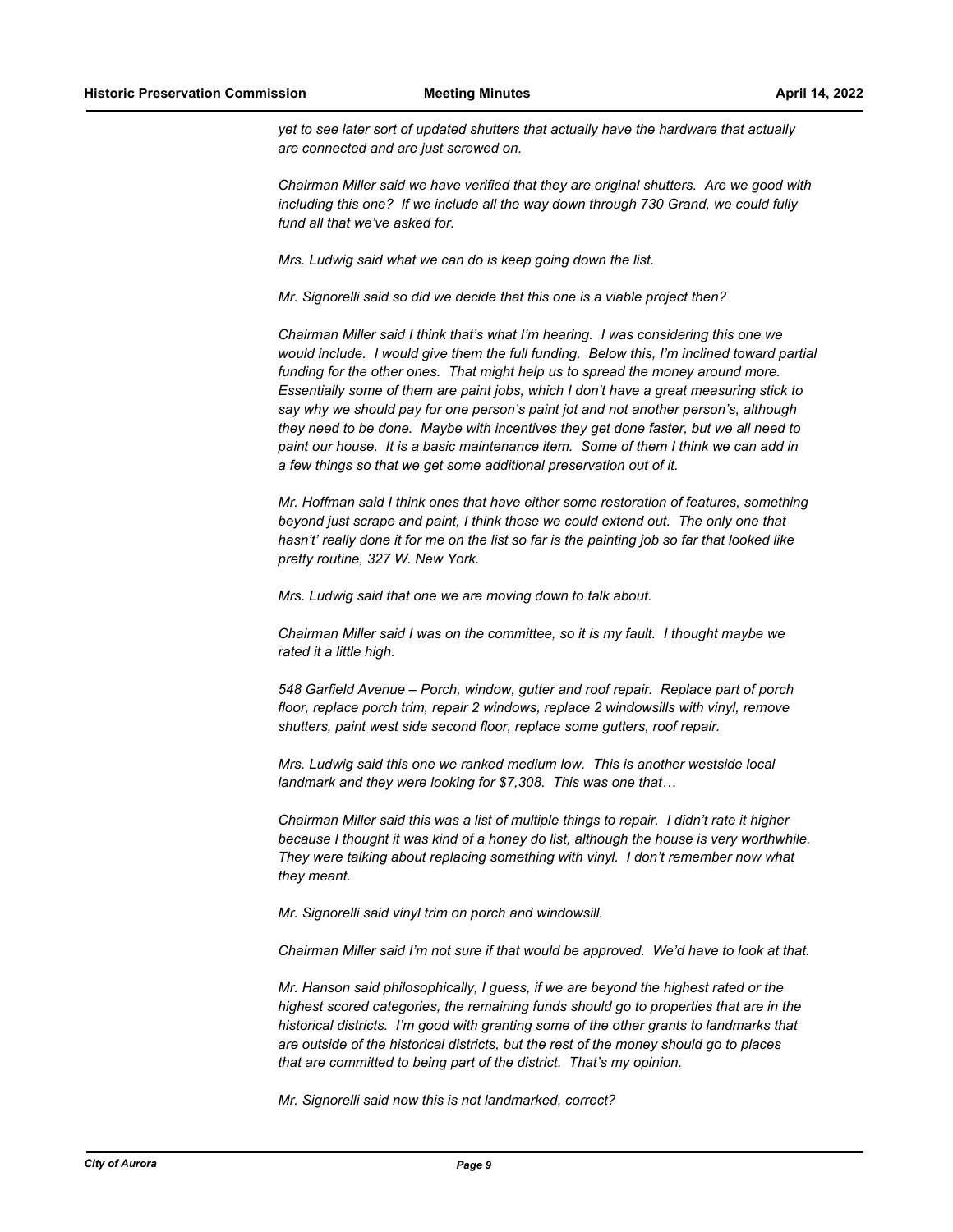*Mrs. Ludwig said that is a local landmark.*

*Chairman Miller said it is a local landmark. It is not in a local district.*

*Mrs. Ludwig said which means the owner has taken on extra work and expense to be part of it when the rest of the neighborhood has not, so there's that to consider, at least.*

*Mr. Signorelli said I think it is worthwhile.*

*Mrs. Ludwig said and historically, we've kind of ignored the local landmarks and everything has gone to the historic districts. Not everything can go to Tanner. I think that's where we try to create a little more balance.*

*Chairman Miller said in the past we have granted a house on S. View Street. That one still has work going on, and also S. May, a porch project. Both of them we made them local landmarks so that we could fund them. There was an earlier round of funding where we had a little bit more money. There were numerous local landmarks that applied and maybe we didn't fund any of them. I wondered if maybe that was a bias that I had, which is why I asked Kristin to serve.*

*Mr. Signorelli said I do think though that we need to discuss the vinyl trim on the porch and windows.*

*Mr. Hoffman said well being a designated landmark, they would have to go through the same COA process, but it might be something to note so they don't come to the COA application with, well for grant consideration it would be an indicator of how committed they are to the standards, but in terms of what ultimately is approved…*

*Chairman Miller said this estimate is for like some repairs and painting. There are a number of people that applied for painting. Would it be okay if considering like partially funding them so the painting, considering that we see some historic preservation value we are getting back? Either essential things are getting repaired or we are having something restored back to the way it should be.*

*Mrs. Ludwig said I do agree with you, even though I think it is appropriate to hit some local landmarks as well. I think when it is basic paint and maintenance and it's not structural in nature and things like that, since they've broken it out so much, I think if we would want to give them anything, I would think partial makes more sense then.*

*Mr. Hoffman said that's a good point, so it's not just partial credit for a painting project, but we are recognizing the more serious restoration work part of it. They are proposing to rebuild the window. That's going to be a fair bit of sash construction. Now they say removing the shutters. Are they removing them to stay? These are tacked on. They are on the side.*

*Chairman Miller said I didn't realize the home had shutters.*

*Mr. Hoffman said these are the only ones on the house. Maybe that's something for Jill to note on there for notes for Jill that those shutters would be removed. In one of their estimates here, they do note about addressing water issues. Some of these are design defects from when the house was built.*

*Mrs. Ludwig said I think the reason why it made it to the medium low as well, and*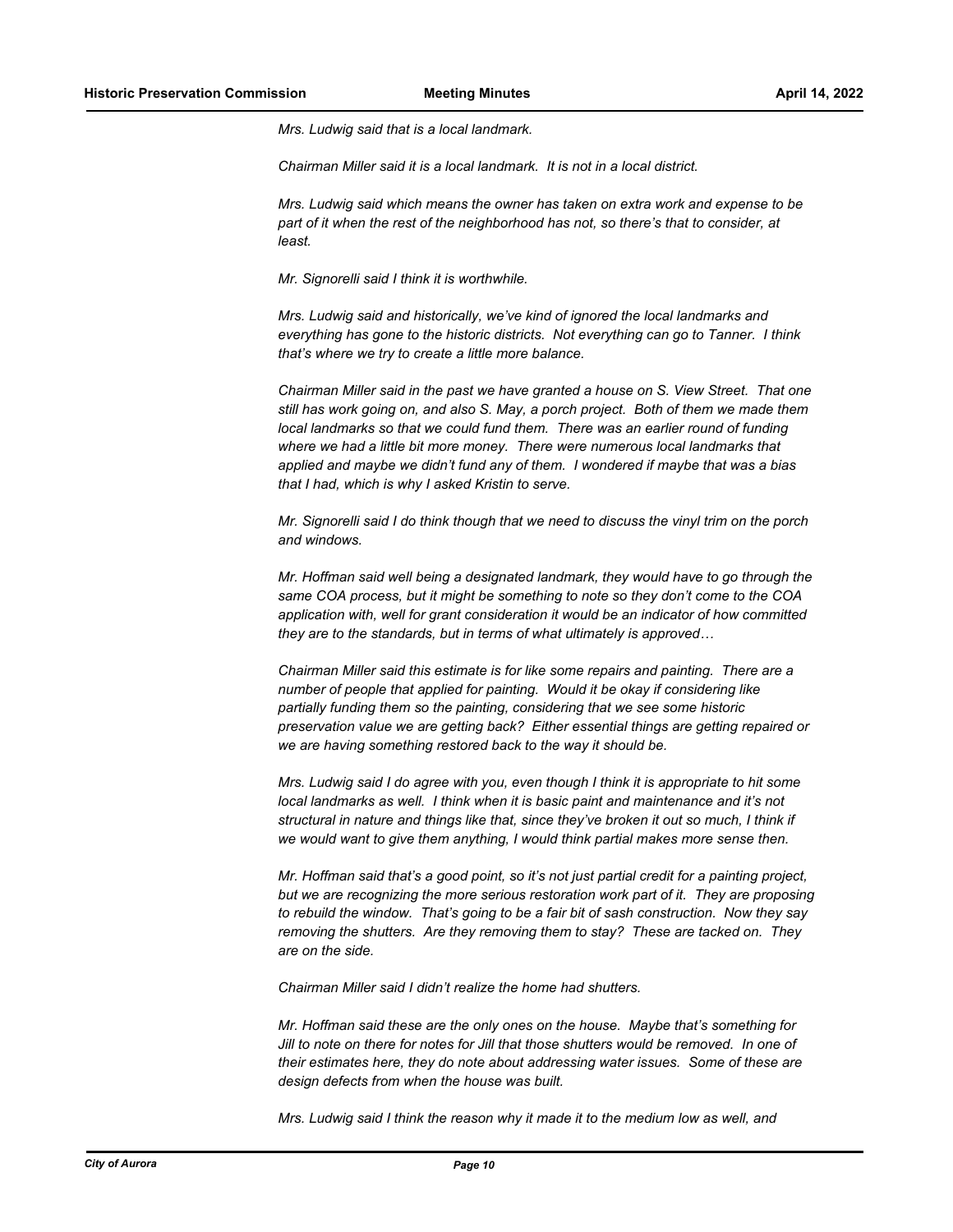*maybe Amber or Seth you could comment as well, about the uniqueness of the architecture.*

*Mr. Hoffman said this is one that I had on my wish list in Aurora. It reminds me a little bit of like a Civil War era gun/battleship. It's a unique home. It's shingle style with a curved shingled turret and the little battlement windows and that's what makes it look odd.*

*Mr. Signorelli said that's important to me because that's one of a kind. There is no other house that comes close to the style of this and it is really unique. To me, in my mind, that's always a consideration.*

*Mrs. Ludwig said and that's the tricky thing in that particular neighborhood is you can't get enough neighbors to come in to be a historic district, so you have all these individuals that are trying to do it anyway and follow rules that they don't even have to follow. I think sometimes it is good to reward them for doing that.*

*Mr. Signorelli said to be a district, there has to be continuity. It this only going to end up being painting and roofing?*

*Chairman Miller said no, there are additional repairs. It is mix of paint and various repairs. It is kind of hard to summarize it. It is little bit like a to do list.*

*Mr. Hoffman said I'm looking at the very last page here. Is this the homeowner's summary here? Yes, this must be their summary. So they have porch floor replacement, porch trim, window repairs, they have it separate for painting and they have roof repair and then they have gutter and then they sort of bound all this stuff from \$6,600 to \$11,000.*

*Mr. Signorelli said and since the grant amount is only a little over \$7,000, I think we should go ahead with this one.*

*Mr. Hoffman said they itemize out painting. It just ranges from \$900 to \$1,700. It must just be spot painting. It is not the whole house painting. This is mostly repairs.*

*Chairman Miller said are we leaning toward fully funding? With the buffer, we only come to \$7,308.*

*The consensus was to support fully funding this one.*

*Chairman Miller said let's look at 327 W. New York Street.*

*Mrs. Ludwig said now we are in the painting projects and lows.*

*Chairman Miller said it is a very attractive home on W. New York. When I looked at the proposal again, I thought it is largely painting. There's mention of wood repair. That may be referring to some steps that are on the back of the home that go up to the second unit. I believe both units are like family occupied. In my visual inspection, on the west side of the house, there are windows that have plastic over them. In the proposal, it does say something like well there's a window that's leaking, maybe we'll fix that too. So I don't know if he is referring to the same window. We have extra money and we do have a number of people asking for painting. What I was thinking we could do is offer some partial grants and say to get the grant you do need to paint your house, which you need to do anyway, but we are also going to ask that you repair*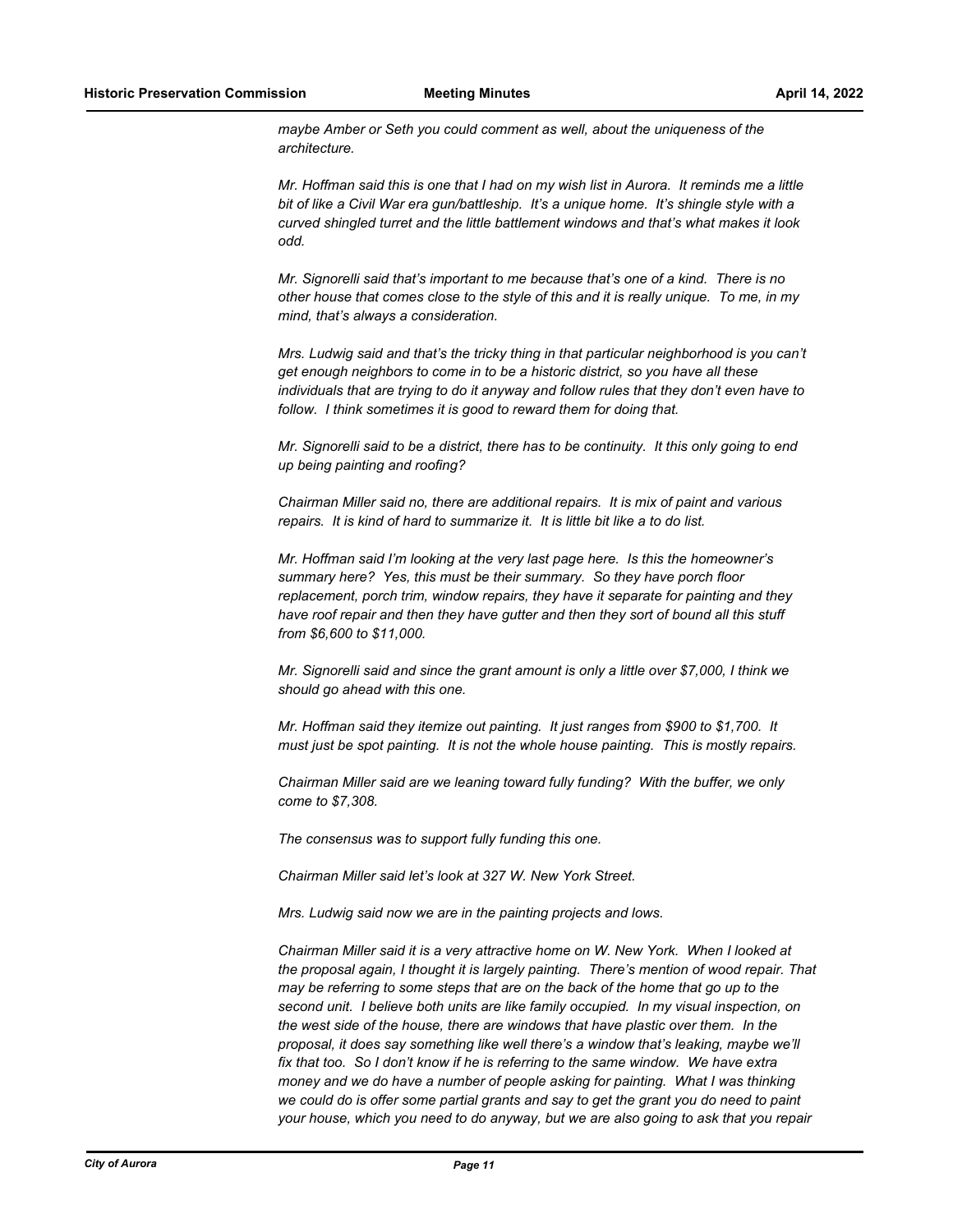*those windows on the west side of the house and remove the plastic. This is way too nice to have plastic. This is a nice looking house. It should not have plastic covered windows, so to repair those windows so they don't need to have plastic on them, or you put storm windows on them or something.*

*Mr. Signorelli said well they are also suggesting wood siding repair.*

*Chairman Miller said I looked at the pictures of the house. I didn't see it needed a lot.*

*Mr. Hoffman said there's going to be a little. That would be standard with a painting. There's going to be a few splinter cracked boards or ones that the squirrels have nibbled at in the corner.*

*Mrs. Ludwig said so you are thinking of partial?*

*Chairman Miller said yes, like a partial grant and say you do need to do this project and we'll fund part of it with the catch that you need to repair those windows and remove the plastic.*

*Mrs. Ludwig said so when you say partial, are you thinking like half or what are you thinking?*

*Chairman Miller said should we say like \$5,000 and say that will cover anything you do to your windows and cover some of your paint?*

*Mrs. Ludwig said I'll put in \$5,000.*

*Chairman Miller said there was at 116 N. View Street that we originally said low. I read their application again and I'd like to look at that again. I think there is something we can do for them similar to W. New York Street. They want a paint job. These owners purchased some years ago. They have already replaced the roof and they put on a whole new set of gutters. They want to do a paint job and some re-glazing on windows. I don't know how extensive that is. I didn't notice the first time, but she put in her proposal removing that fence structure on the roof of the porch. The homeowners actually wrote that in the proposal and we had missed that. That moves it up to where you are restoring something to its historical appearance. That fence thing with the "x's" is like a 50's. I don't know her that well. I was under the impression she didn't really care for it. It's like a country look and this is not a country house. It is a very prominent, large city house.*

*Mr. Signorelli said they are also anticipating repairing and/or replacing the wood soffits, which is important.*

*Mrs. Ludwig said the original total is \$15,325, which if we did it in full, we'd have about \$3,400 left, unless you wanted to something else.*

*Chairman Miller said I was thinking more we give her a partial grant. It is largely painting the house. We can make it contingent on you do have to remove that fence, which she said she wanted to and that makes it more historic preservation and we get some historic preservation out of the project. Does a \$5,000 grant seem like enough to incent people to get it done?*

*Mr. Signorelli said no.*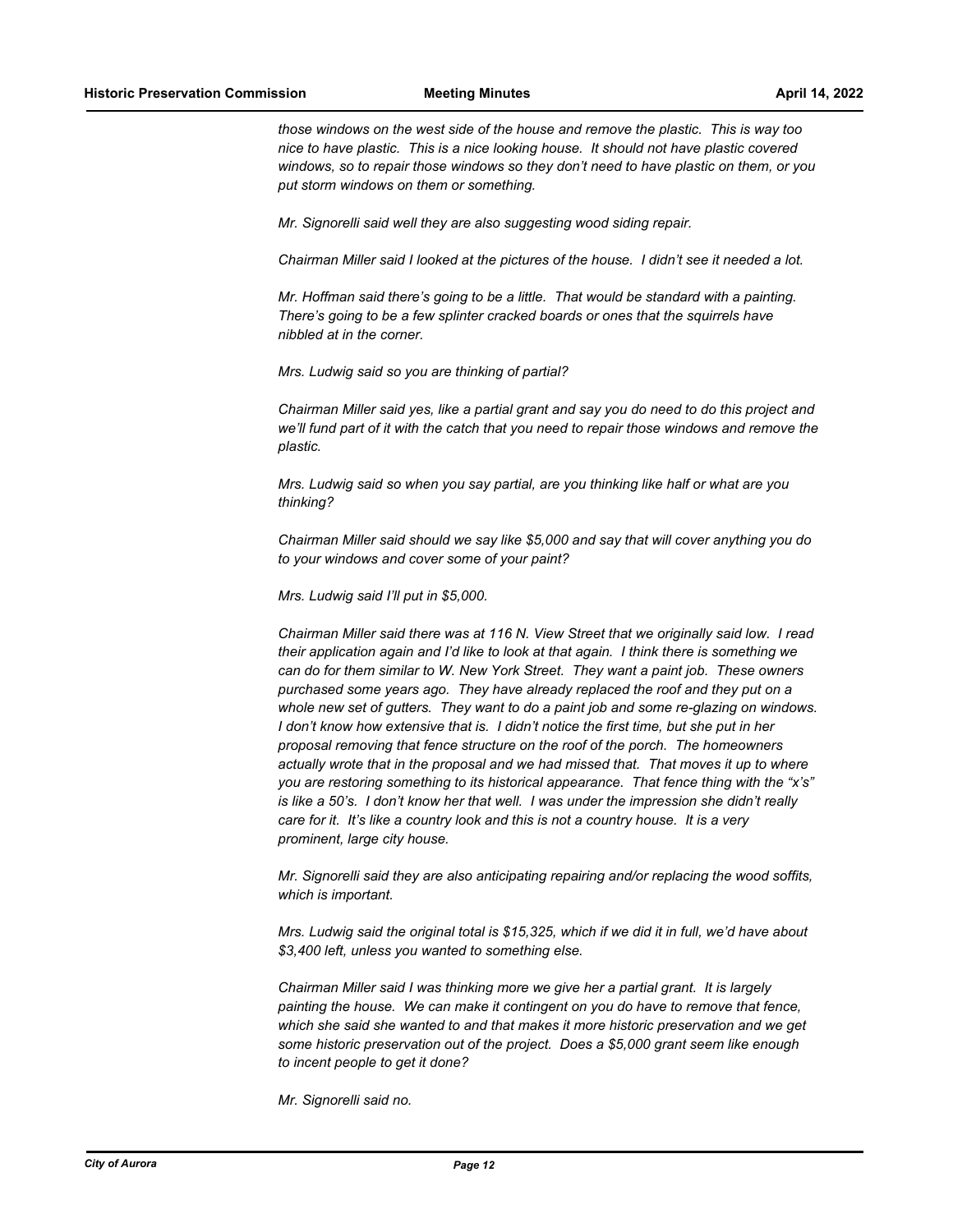*Chairman Miller said that leaves us with \$13,000 left and we can keep doing some partial grants.*

*532 Oak Avenue – Wood repair and painting. Repair siding, repair soffits, fascia, crown molding, repair window, paint one wall.*

*Mr. Hanson said it is more than a paint job. There are repairs that need to be made there.*

*Mrs. Ludwig said would we want to do a quick skim and group the absolutely no, or just a paint job and move up some of these like the 532 that are not just a paint job?*

*Mr. Hoffman said that might help to kind of filter down.*

*Chairman Miller said I'll suggest some:*

*311 Sunset – He's replacing his aluminum storm windows. I say no.*

*347 Lawndale – That's aluminum siding that he wants to paint, which he can, but I don't see why we would give him a grant for it.*

*Mrs. Ludwig said I would also move to remove 434 W. Downer Place.*

*Chairman Miller said the Copley Mansion. We were going to wait on that.*

*Mr. Signorelli said now 347 Lawndale, it seems to me that there was also a chimney repair involved. I tried to talk him into removing the vinyl siding, but I'm still working on that part. Could we help him possibly with the chimney repair?*

*Chairman Miller said I can't really see it, so I was at no on that.*

*406 Grant Place – Again, that's painting aluminum. I'm a no.*

*435 Iowa – They want to replace a door to a rental unit. They are welcome to, but I'm at no for funding it.*

*Chairman Miller said among the paint jobs, there's quite a few here. I'm at lowest rate, 737 Pennsylvania. It is all brick and the windows aren't that bad. I don't think I could tell the difference from the street. I just don't know that we can fund all the paint jobs, even at partial. I am suggesting this as a no.*

*452 Pennsylvania – We can consider that one. That is the one with a violation for vinyl siding. I think just the vinyl siding is the only violation she has. The windows are grandfathered in. She needs to remove the siding anyway. She says she doesn't have any money to do that.*

*Mrs. Ludwig said I was anti this one because she is the one that put up the siding in the first place.*

*Chairman Miller said normally removing vinyl siding would rate really high with me and this one just doesn't.*

*Mrs. Ludwig said originally this was like the top of my list until I found out that she had put up the siding in the first place and now looking for us to pay to take it off. I didn't*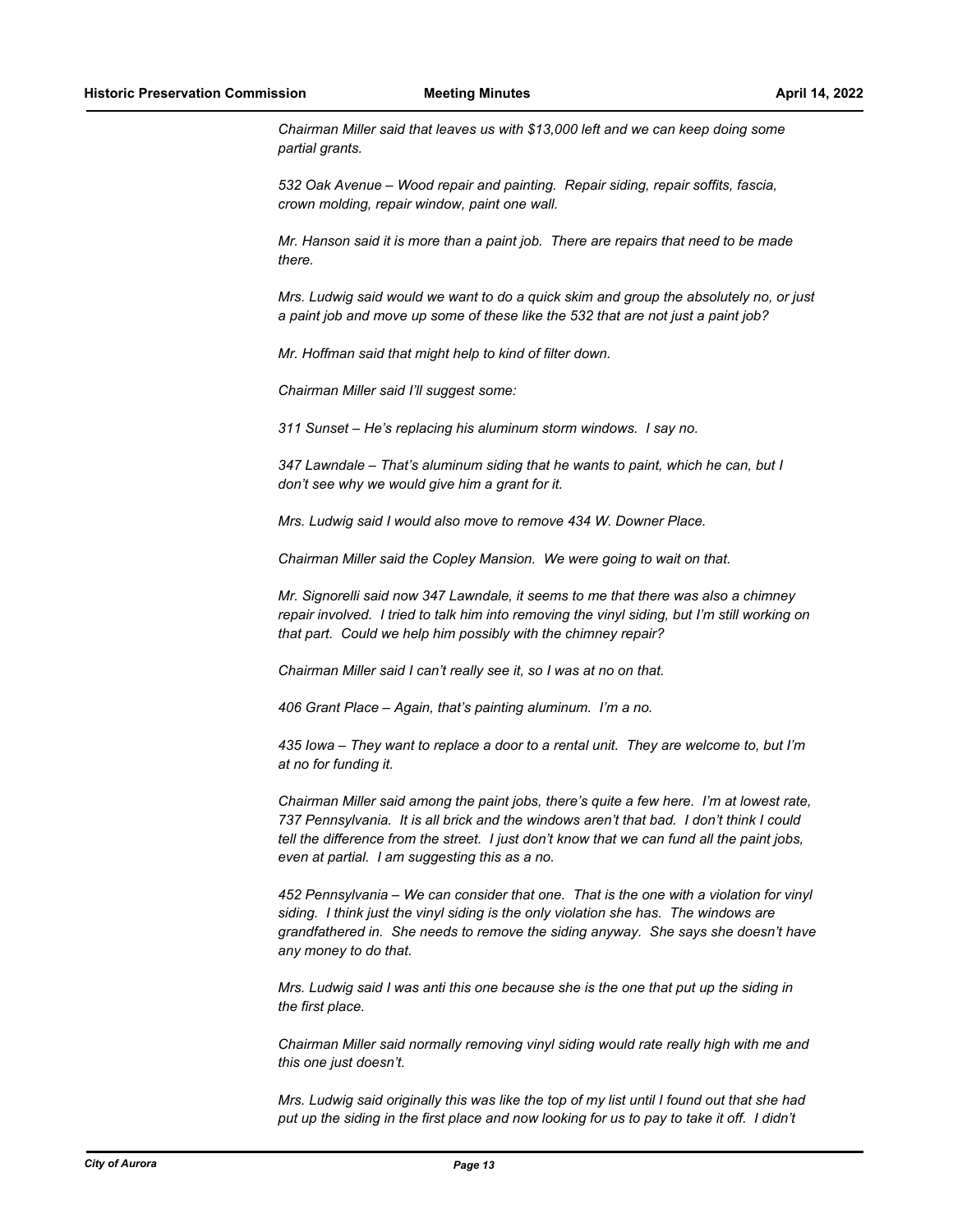*think that was fair.*

*Chairman Miller said what are we thinking on this one?*

*The consensus for this one was no.*

*Mrs. Ludwig said now we have a mere 8 properties left. Do we want to try to do something for any of these? Do you have any others that are a no? We have left almost \$14,000 and we have, out of the ones that aren't a no, \$88,000 in requests. Now out of those that are left, 1 of them is an Eastside landmark, 985 Sheffer, that I think when we met last week, everyone felt really should be a no because they just bought the place and it is in really great condition. It was sort of like maybe a little down the road when it needs a little more. It is not anywhere near any other historic properties and it's in really great shape. That one I would propose could also be a no.*

*Out of what's left, pretty much everybody on Oak Street, we've got 4 houses all right in a row, the entire 500 block of Oak Avenue has asked for something. Those are all in the Tanner District. Everybody that's left is in the Tanner District. Do we want to go through those 7 and see if there are any in there that people would say cut them down more?*

*Chairman Miller said why don't we glance at them. What's the lowest for paint?*

*Mrs. Ludwig said 215 Grand.*

*Chairman Miller said this house wants to paint and to put on new gutters. I might consider like a partial grant if they would upgrade the front gutter to maybe a half round. That's not what they are proposing, so they may not agree, but that way it would look a little bit more historic.*

*217 Chestnut – Mr. Signorelli said I'd like to help them with paint.*

*Chairman Miller said needs paint and there are some minor carpentry repairs on the porch. It's not a real high estimate. We could give them like a partial incentive just to get stuff done a little faster. Without the grant, maybe they won't do it this year.*

*Mrs. Ludwig said he'd be not a bad candidate for that because it looks like he is only looking for about \$7,000, or a partial grant might get him something.*

*353 West Park – Chairman Miller said this is a big house that is apparently owner occupied. I'm just brainstorming ideas how to make the projects worthwhile and why should I pay for one neighbor's paint job and not the others. Underneath the porch, it looks like a chicken wire or something.*

*Mr. Signorelli said I'm seeing a lot of things inappropriate with the façade. I see a lot of problems there. The railings are all wrong and this door is wrong.*

*Mrs. Ludwig said they want \$12,000. Do you remember what they wanted to do?*

*Chairman Miller said I think it is just painting.*

*Mrs. Ludwig said painting, power wash, scrape, caulk, spot prime.*

*Mr. Signorelli said any freshly painted house is going to look better, but there are so*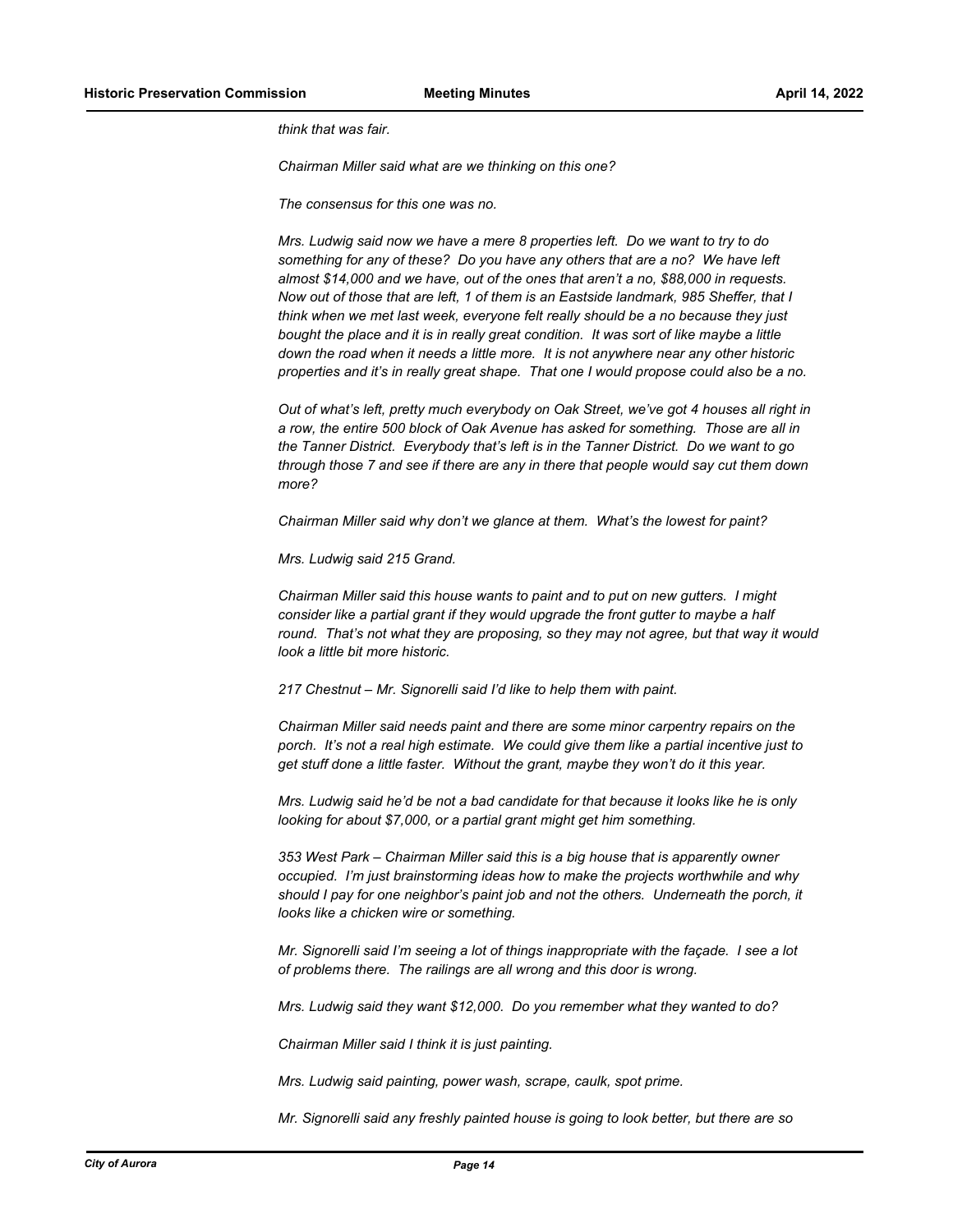*many things that are inappropriate about this house that a fresh paint job isn't going to help.*

*Mrs. Ludwig said do you feel like it is a no?*

*Mr. Signorelli said I do personally.*

*Chairman Miller said okay we can just say no. That's an easier answer.*

*Mrs. Ludwig said do you want to look at all the Oak Avenue's?*

*411 Oak Avenue – Chairman Miller said this one does include some window repair. Just a few windows, pretty minor. Painting and window repair. I thought this might be another candidate for like a partial grant and say it is contingent that you do need to repair the windows. You can't just drop that off the project.*

*Mr. Signorelli said well first of all, my opinion is, again, the architecture here is wonderful. It is a wonderful little house. A lot of work over the years. I've known a few people who have lived in that home and over the years a lot of work and maintenance has been done and my other thought is, if I'm not mistaken, this is next door to the*  Garfield Goose House and then there are a couple of other houses all in a row all *around that corner and I just think it is wonderful and, again, great examples of the architecture. It is kind of a growing thing there. To make a long story longer, I'm feeling yes for at least partial.*

*Mrs. Ludwig said right now we have 3 candidates for a partial. We need to figure out how to divvy it up between them.*

*Chairman Miller said I'm punching in \$5,000 for now. We can change it if we want.*

*523 Oak Avenue – Mr. Hanson said in the past, has there been a leftover fund for applicants that have come back realizing that oh my gosh it costs a lot more than I thought and I can't do it unless I have more? I'm just looking for the will of the Commission here.*

*Mrs. Ludwig said that's why we do the buffer.*

*Chairman Miller said the ones we are fully funding do have a 10% buffer put in. Then these others for the paint and some repairs, I'm proposing just cut the flat grant. There wouldn't be a buffer. They would be spending a lot of their own money in addition.*

*Mr. Hanson said so all the ones we've already award have a 10% contingency build in there?*

*Chairman Miller said yes. So 523 Oak, this is paint and they want to do some repairs to, I think, that are on the back of the house.* 

*Mr. Signorelli said my feeling is I would like to say yes to this, except compared to some other properties, this looks like it is pretty well maintained and from the picture it looks pretty darn good as opposed to some of the properties that could use some of our money. That's my feeling.*

*Chairman Miller said there are some pictures in the packet, like on the back of that,*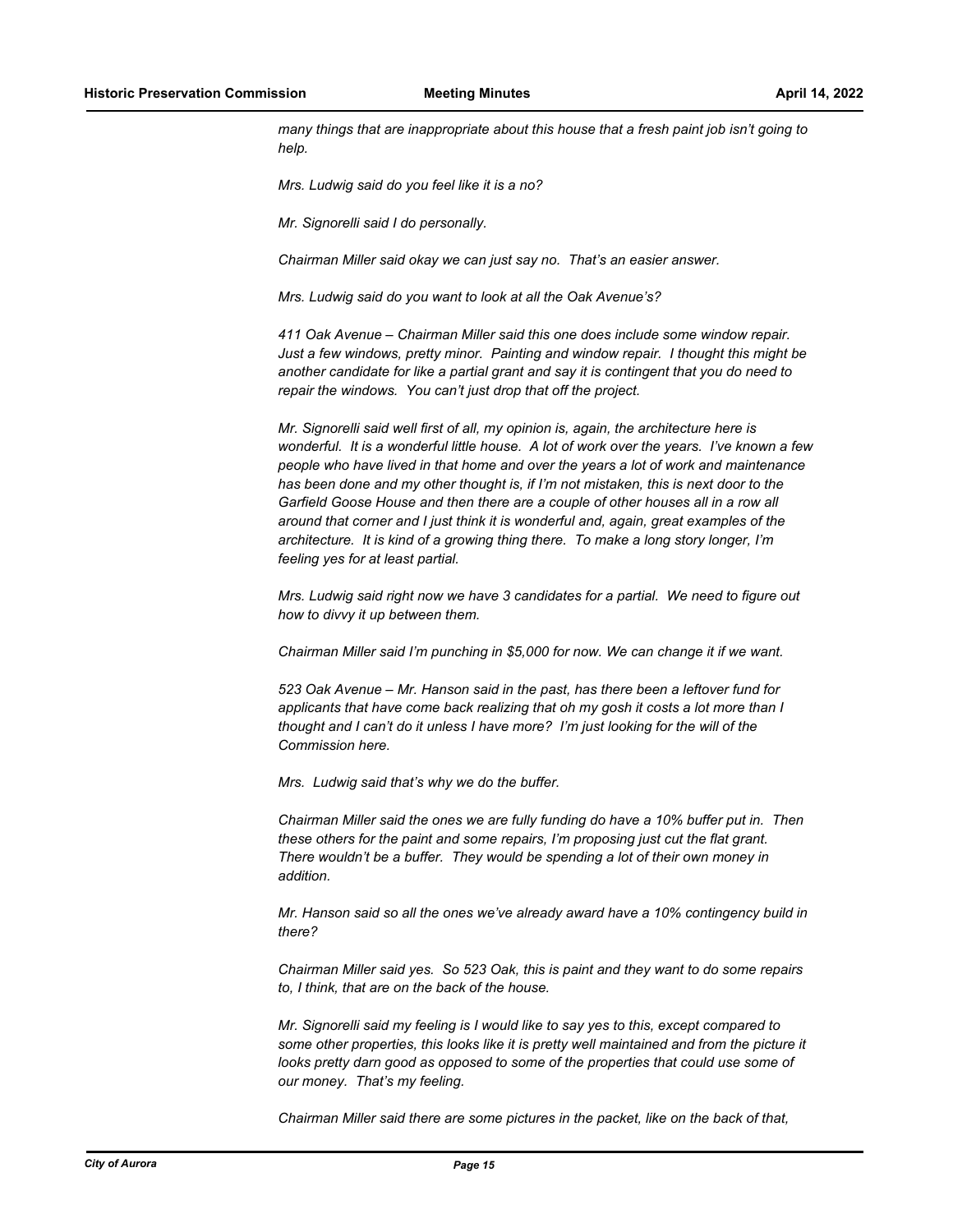*the back steps, which you can't see and usually don't agree to fund. These people submitted for work on the back of the house before and I'm usually saying this is public money and the public can't see it.*

*Mr. Signorelli said and we want to get the most bang for the buck that we can get here, especially with such a limited budget.*

*Mr. Hoffman said the whole back porch and landing is just treated deck. Not particularly well built.*

*Mr. Signorelli said I'm sure we would all like to say yes to each one of these projects, but we just can't.*

*Mr. Hanson said there's more soffit damage there than meets the eye. There are detailed pictures that I'm not going to fight hard one way or the other, but it's not just a paint job.*

*Mrs. Ludwig said siding repair, new steps, new gutters. Repair/replace wood siding and soffits. Replace gutters. It is quite a bit more. It is not just the back stuff.*

*Mr. Hanson said and the soffit and the gutters probably go hand in hand.*

*Chairman Miller said it could be a gutter failure that's caused some issue.*

*Mrs. Ludwig said should we hold this one as a maybe then and then look at the last 2? I'll hold it for now.*

*532 Oak Avenue – Needs paint and some carpentry repair.*

*Mr. Arnold said on this one, one of the proposals just says paint repaired areas. So it almost looks like there are repairs and they are painting.*

*Mr. Hoffman said in his summary he did say that there was some work done by one of these community organizations that they didn't complete.*

*Chairman Miller said this is a fairly inexpensive one.*

*Mrs. Ludwig said \$5,400. Do you want to compare it to the last one? I don't know how the committee feels about it, but do 4 houses in a row on the same block, is that….*

*Mr. Munoz said kind of no good.*

*Mrs. Ludwig said right. That's the only thing I'm wondering about.*

*Mr. Hanson said if they apply, they are eligible. If they continue to make the block look better, that's something to be proud of. Regarding 532, when I vouched for that, part of that is the owner, I think, got short changed when the people volunteered to do work for him before. We did put it under consideration, but it is more than just a paint job. That's a laundry list of things that need to be done that was not done properly from the last time around. No fault of this Commission.*

*Mr. Signorelli said after having said what I said, what Matt showed me, that house needs a lot of repair.*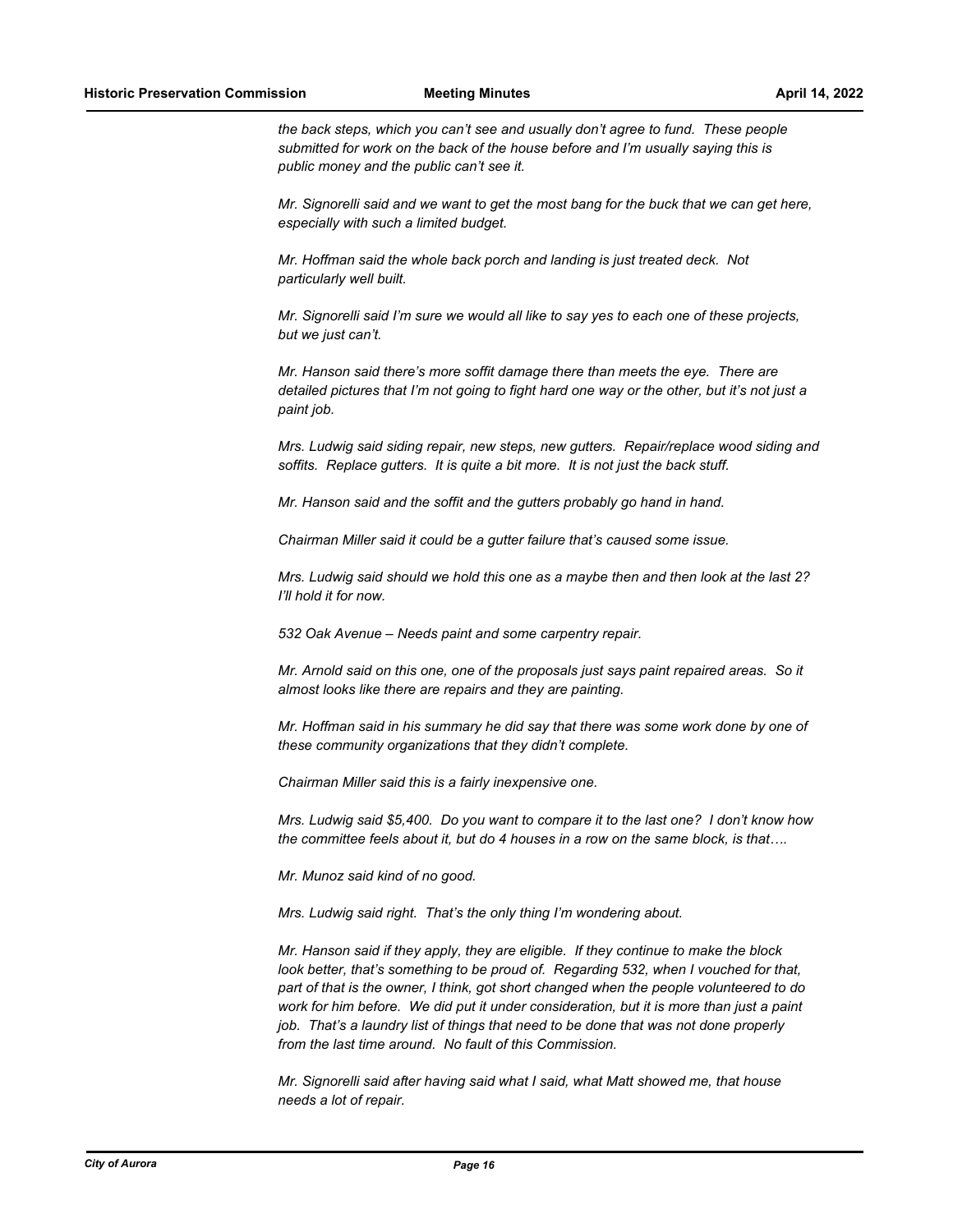*Mrs. Ludwig said I'm not for or against any of these. I'm just making a note that we've been trying to be balanced a little bit and spread it out.*

*545 Oak Avenue – Painting – paint trim, doors, gutters, downspouts, siding, porches and shed, which I think we agreed shed would not be part of it.*

*Chairman Miller said there's that deck on the back, which isn't really a historic addition.*

*Mr. Signorelli said it's vinyl clad.*

*Chairman Miller said I was going to ask what type of siding is on this house. Does anyone know? Is it vinyl? Aluminum. I've been saying no to the other painting on aluminum. They are free to paint the aluminum. Sometimes it comes out looking pretty good, but I don't give grants for it.*

*Mr. Castrejon said it is just a paint job.*

*Mr. Hanson said I'd rather see the stairs and the railing addressed, or the gravel driveway addressed. I can think of 10 other things as I walk past every day.*

*Mr. Signorelli said the railings are clearly inappropriate.*

*Mrs. Ludwig said so that's a no?*

*Chairman Miller said that's a no.*

*Mrs. Ludwig said so that leaves us 5 properties asking for \$51,000 and we have \$14,000 to spend. Do we want to back to through those last 5 and figure out how to divvy up \$14,000? The first one out of those is 215 Grand. They asked for almost \$13,000.*

*Chairman Miller said it was for painting and like new K-type gutters.*

*Mrs. Ludwig said Fernando says no.*

*Mr. Signorelli said no.*

*Mrs. Ludwig said the next one was 217 Chestnut. They asked for almost \$7,000.*

*Chairman Miller said any strong feelings on this one?*

*Mr. Signorelli said well I think we should give them something.*

*Mr. Hanson said if our list of 5 is now down to a list of 4, can we kind of scan through the 4 and then base on ask and balance?*

*Mrs. Ludwig said this is the first one. The next one is 411 Oak, but we are going to say they have to repair the windows as part of it.*

*Chairman Miller said they include carpentry repair in their estimate too, so there is some additional work being done.*

*Mrs. Ludwig said they want almost \$16,000.*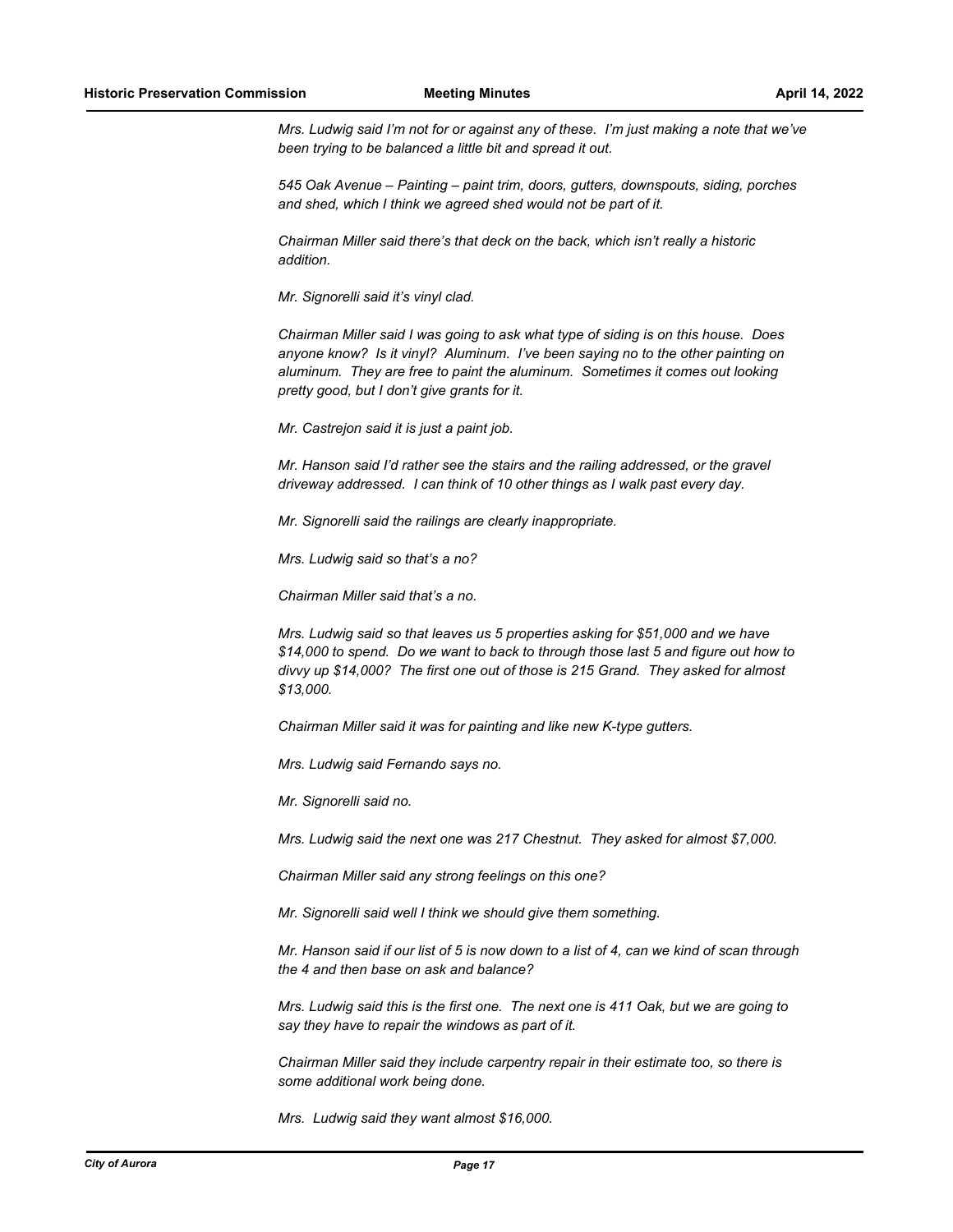*The second to the last one is 523 Oak. This red one that Matt says has a bunch of stuff needed.*

*Mr. Signorelli said the picture is deceiving. It looks like it is in really good shape.*

*Mr. Hanson said in the application pack, all the pictures indicated there is more to it than just a round of paint.*

*Mrs. Ludwig said and then the last of that batch is this white one, 532 Oak. So we are down to \$38,000 worth of ask and about \$14,000 to spend.*

*Mr. Signorelli said something's gone there. It just looks artificial.*

*Mrs. Ludwig said it does like something's stripped away from it. Do we know out of those 4 if we have 1 of those 4 that we feel strongly about?*

*Mr. Castrejon said the one with the turret.*

*Mrs. Ludwig said the turret is 411 Oak.*

*Mr. Signorelli said it is a unique little Victorian. I would say some partial money would be good here.*

*Mrs. Ludwig said so they've asked for almost \$16,000. Do you have a dollar amount you want to test in the system?*

*Chairman Miller said as a placeholder for these, like the 327 W. New York, paint with repair windows; 116 N. View Street, paint with removing that fence structure; and 411 Oak, paint and repairing windows and some carpentry. I'm just putting in \$5,000 as a placeholder. We can decide on what we want. We can go higher and award fewer people. We could make it lower and try to spread it out even more.*

*Mr. Hanson said I heard 116 in there. So we did not award them anything? They were still under consideration?*

*Mrs. Ludwig said no, 116 we did award \$5,000.*

*Mr. Hanson said so we have \$14,000ish left for the last 4 houses we just viewed?*

*Mrs. Ludwig said correct. So if we take another \$5,000 out, then…*

*Chairman Miller said for 411 Oak, then it would be \$8,000. I'm at \$8.706 remaining. Then we have 217 N. Chestnut, 523 Oak or 532 Oak.*

*Mr. Hanson said I'd suggest, and I'm just going by the house number, \$3,000 for 217, \$5,000 for 411 and \$3,000 apiece for 523 and 532.*

*Mrs. Ludwig said we can't. We've got to cut somebody. We are short. If we take 411 Oak, if we took that one and gave them \$4,500, we'd be fine.*

*Mr. Signorelli said could you flash back to the pictures to the amounts we've just decided?*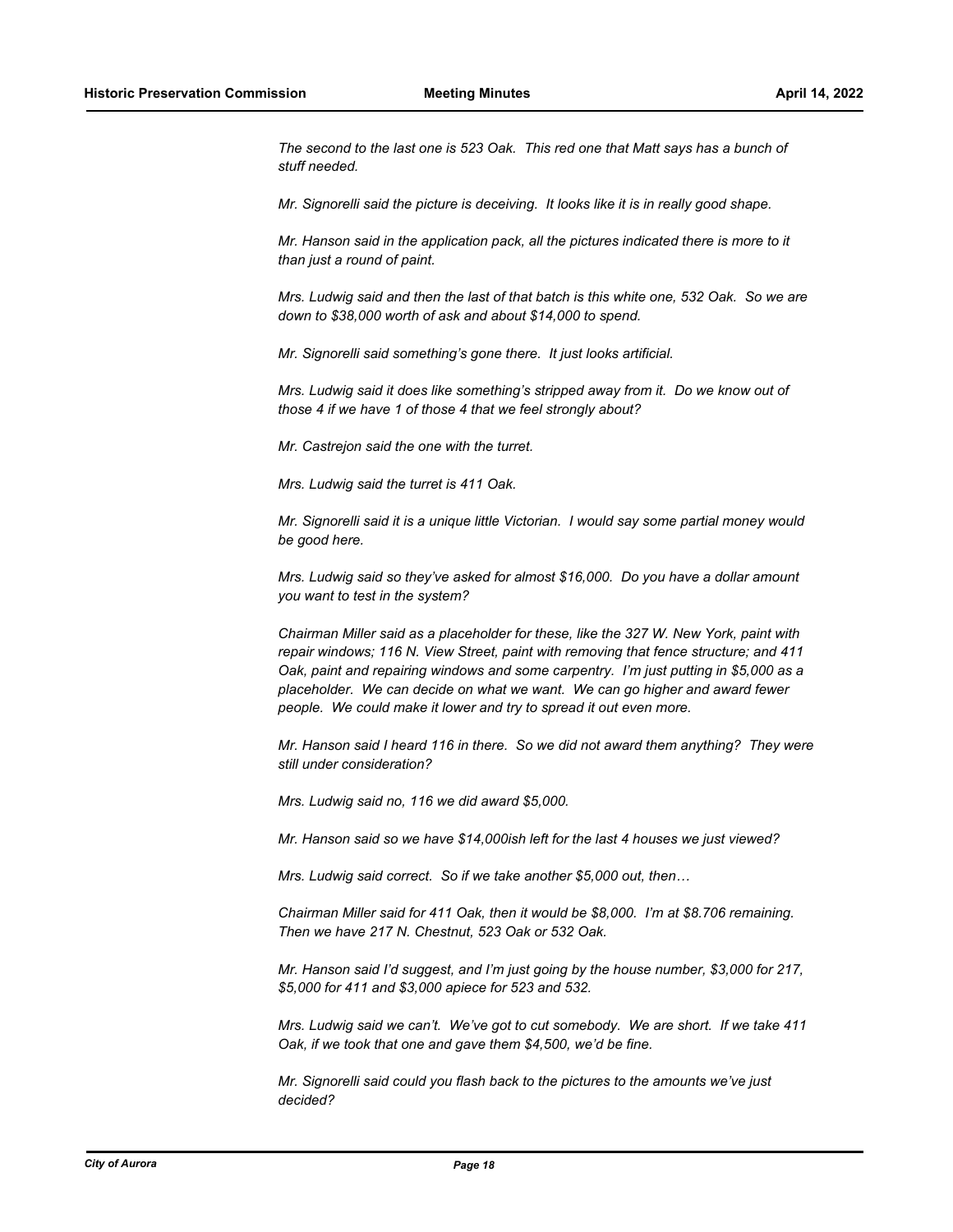*Mrs. Ludwig said do you want to start from the top and see everything that's being funded, or do you want to just go with the partial ones? Or just this last set that we just did?*

*Mr. Signorelli said yes.*

*Mrs. Ludwig said so starting with 116 N. View, this would be \$5,000 toward the \$15,000 that they asked for.*

*Chairman Miller said this is contingent on them removing that fence structure. They would not be able to drop that from the project and still get funding.*

*Mrs. Ludwig said then 411 Oak, this would be \$4,500 toward the almost \$16,000 that they asked for and they have to repair the windows.*

*Chairman Miller said could we just go up to 327 W. New York? That was a partial too.*

*Mrs. Ludwig said \$5,000. 327 W. New York would be \$5,000.*

*Chairman Miller said they would need to repair those west side windows in the bay so they don't have any plastic over them.*

*Mrs. Ludwig said 217 Chestnut, \$3,000 partial grant and they had asked for \$7,000.*

*For 523 Oak, this would be \$3,000, again towards the almost \$10,000 that they asked for.*

*Then the next Oak, that's also \$3,000 towards the \$5,400 that he asked for. That gives a total of 14 separate homes. It is a nice balance. I can do a pie chart for everybody to see how many are in each district. At a glance here, there's at least one in every district and it feels a little more balanced.*

*Chairman Miller said I'll just review here, we did agree to partially fund some painting and repair projects that Kirstin just reviewed with us. We earlier talked about fully funding 402 S. 4th Street. It has a lot of carpentry repairs on the front porch.*

*427 W. New York Street, there we'll need to work with the homeowners some. They really submitted for carpentry repairs. We are going to ask them to look up to the gutters, the boxed in gutters that probably need relining, which will be an expensive project and will consume the whole \$20,000 grant.*

*502 Oak Avenue, which is an ambitious project, reconstructing wooden storm windows, and door repair. We also made it contingent on they would remove the shutters.*

*515 Oak, this is a smaller project that involves rebuilding that chimney. We even increased their buffer a bit to make sure she'd have enough money. There was some concern expressed by the homeowner and members of the Commission that the chimney might be a safety hazard, as it might actually topple over.*

*532 W. Downer Place, this is a home looking at some structural damage from water because the original boxed in gutters that would be over 100 years old, are leaking and is causing some wood rot in the soffits and she is addressing the issue by relining the gutters and repairing downspouts and the water system and wood repair in the soffits.*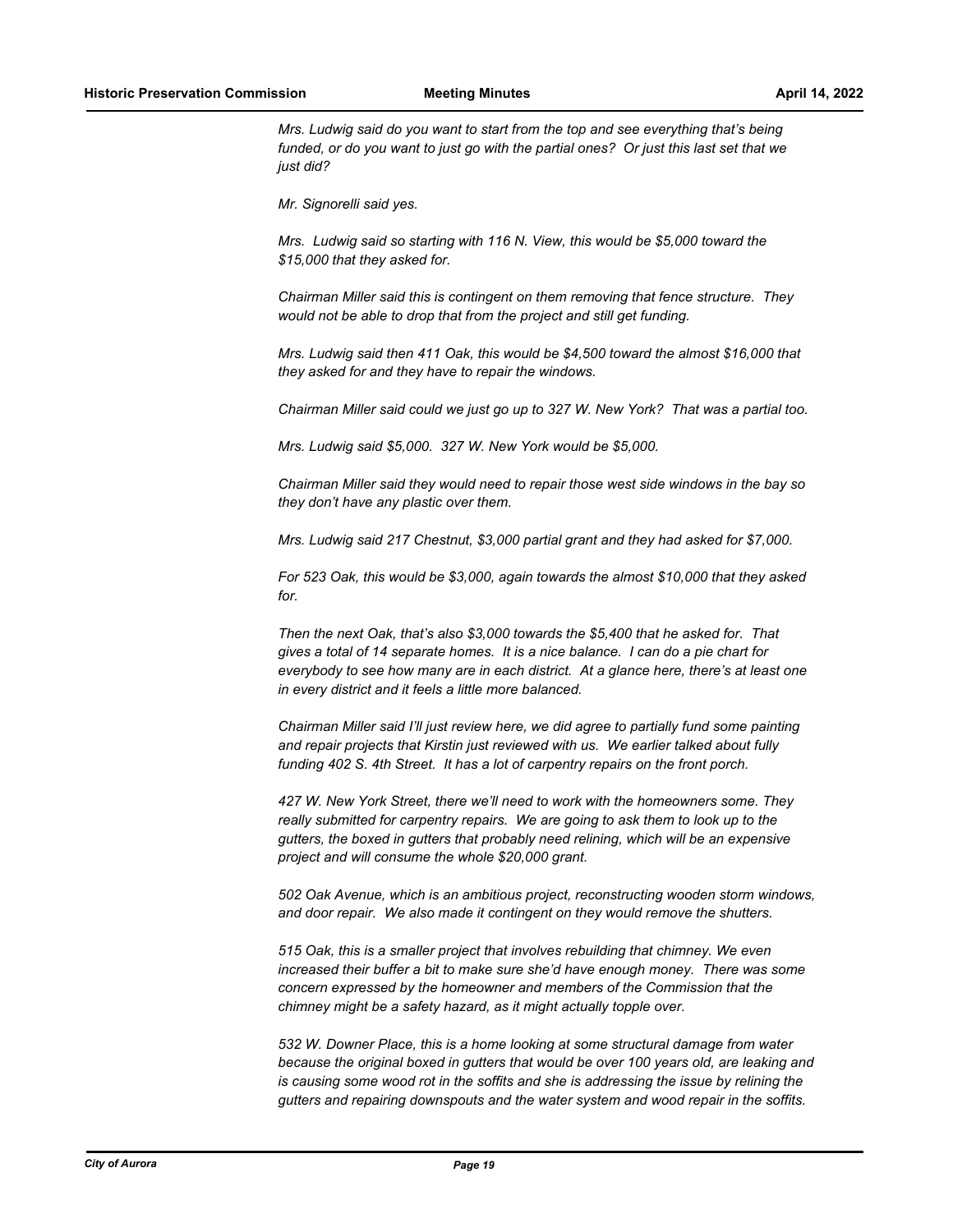*551 W. Downer Place, they want to re-glaze and restore the wooden storm windows that are covering these highly historically appropriate and unique windows and character defining windows on this house, which is a local landmark. We believe that project helps to preserve the historical nature of the home and want to fund that project.*

*325 Clark Street, this gets us back to the Near Eastside District. Although the home does have artificial siding on it, which they are not proposing removing, they are addressing the windows that show substantial deterioration. They are an original feature of the house. They are character defining. It seems like they are addressing something that is worthwhile.*

*730 Grand, this is replacement of original shutters that have outlived their useful lifetime, but we did verify that they are original to the home and this gets a nice project in Riddle Highlands.* 

*548 Garfield, this is a very unique home and a local landmark. It has a number of repairs that need to be done. They will need to confer with Jill. They mentioned something with vinyl and that would need to get a COA. We would need to consider that. The other repairs seem very well thought out on a home that's very unique. I think we made it contingent on removing the shutters also, which the homeowners brought up themselves.*

*Chairman Miller said so those are the fully funded and we just reviewed the partially funded. Kirstin and I have spreadsheets to send to Jill to make sure that everything is straightened out. Do we have a motion to approve the grant awards as presented, both fully funded and partially funded?*

*MOTION OF APPROVAL WAS MADE BY: Al Signorelli MOTION SECONDED BY: Kristin Ludwig AYES: Justyn Arnold, Fernando Castrejon, Amber Foster, Matt Hanson, Seth Hoffman, Kristin Ludwig, Dan Miller, Simon Munoz, Al Signorelli, Mike Walker NAYS: None*

**A motion was made by Mr. Signorelli, seconded by Mrs. Ludwig, that this agenda item be approved. The motion carried.**

**22-0294** 2022 Annual Mayor's Awards for Historic Preservation, honoring property owners who have made improvements to their properties while maintaining the historic character (22-0294- KDWK-22.071-PZ/HP-JM)

> *Mrs. Morgan said the Public Awareness Committee met last week. We did a call for applications. We didn't receive any from the public. We did pull a few that were submitted by the public and reviewed those. Two of them they are recommending for an award. The rest of the applications were selected by the committee looking at what's been done in the neighborhoods, like small HCOA's. This is what the committee is proposing for awards. We have 11 at this time. They are all not, obviously, this past year. They come from the past 3 years. A couple of them are even a little older that haven't ever been recognized, but the property owners have also maintained them through the more recent years, so those are being included. The first one is 20 S. Chestnut. This is for the restoration of the front stairs, which was done in 2007, but more recently in 2013 they did the roof and gutters and they have maintained the building and updated landscaping through the years. Maybe I'll just run through them all and then if there are any individual ones you want to discuss in more detail, we can do that or if there are any that you think we've missed that we should consider as*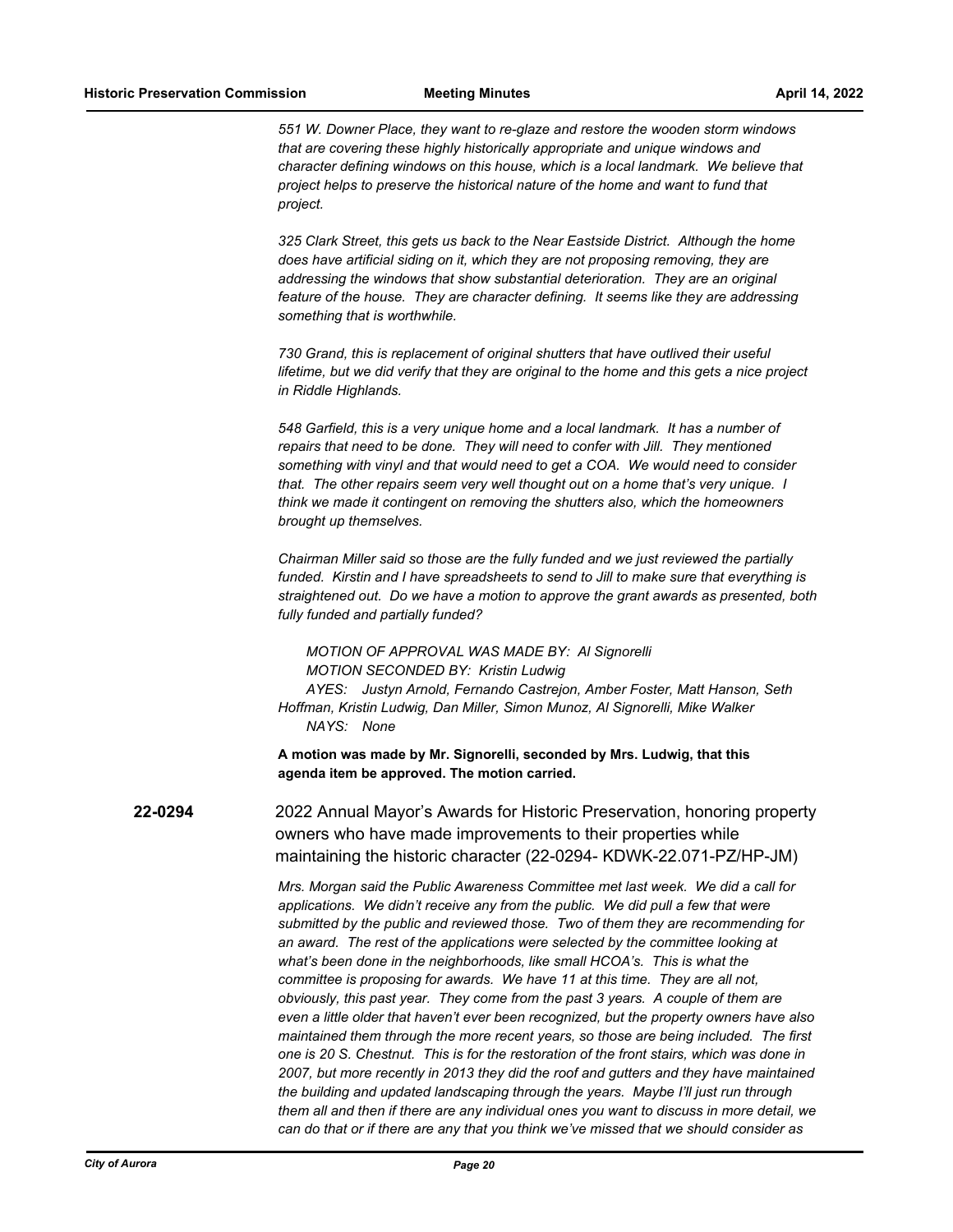*well.*

*Mr. Hanson said this is my first go around. Do we vote on them in mass after reviewing all of them or individually, or how is this process held?*

*Mrs. Morgan said I think we will vote on them in mass. We'll go through all of them, discuss any that need to be discussed and if there are any that need to be removed.*

*28 S. Stolp - Known as the Keystone Building. The iconic downtown building was restored and redeveloped into 33 luxury apartments. Restoration included rehabbing the interior office spaces into apartments, adhering to the Secretary of Interior standards, as well as exterior restoration. They have removed the air conditioners, which you can see in the one photo. They restored some of the front windows and they*  installed some new windows on the rear. I don't have a great after picture, but I will get *a better one for the actual, if it is nominated for the actual award ceremony.*

*106 Le Grande - A very sensitive addition was added to the historic garage in the rear. The chimney was rebuilt along with a new roof. The homeowners have maintained it beautifully through the years, including painting. As you can see, some of the landscaping that has been updated. Not a great picture, but I can get a little better picture when I go back out of that garage addition. This is one that was nominated in prior years when we ended up not having it by a member of the public.*

*112 S. 4th Street – This is in the Near Eastside. New half-round gutters were installed restoring an original historic feature in a brown color that compliments the brick and soffit and fascia that were meticulously restored. Chairman Miller said I think if I remember right, this was a grant applicant. Didn't we kind of revise, or make suggestions to them, that they had damage and we thought maybe we should invest in the gutters because they had wood rot and we thought they might have water problems. Is that correct?*

*Mrs. Morgan said yes. We ended up doing some additional funding for the gutters. They also did a new roof a few years back.*

*324 West Park – They've given the house historically appropriate light grey with a gable end accent in a darker grey and the trim accented by white. The previous owners had de-sided the home and restored the original siding and porch. They never received a Preservation grant for it.*

*Chairman Miller so lifetime achievement over more than one owner.*

*325 Sunset Avenue – Beautifully restored the open front porch, including installing custom wood arch door and adding new cedar shingles while retaining the original slate floor and light fixture. This was also another grant applicant. It is in Riddle Highlands.*

*420 W. New York Street – The owners took the time to scrape, prime and paint the entire house in a beautiful green with tan trim and darker accents. It is in Tanner.*

*424 W. New York Street – Extensive stucco restoration was conducted prior to painting the entire house in an appropriate two part color scheme. Custom half-round gutters were installed restoring the original historic fabric. They also put on new stairs. I think they have updated landscaping as well.*

*Chairman Miller said I think in that case maybe someone had done some front steps*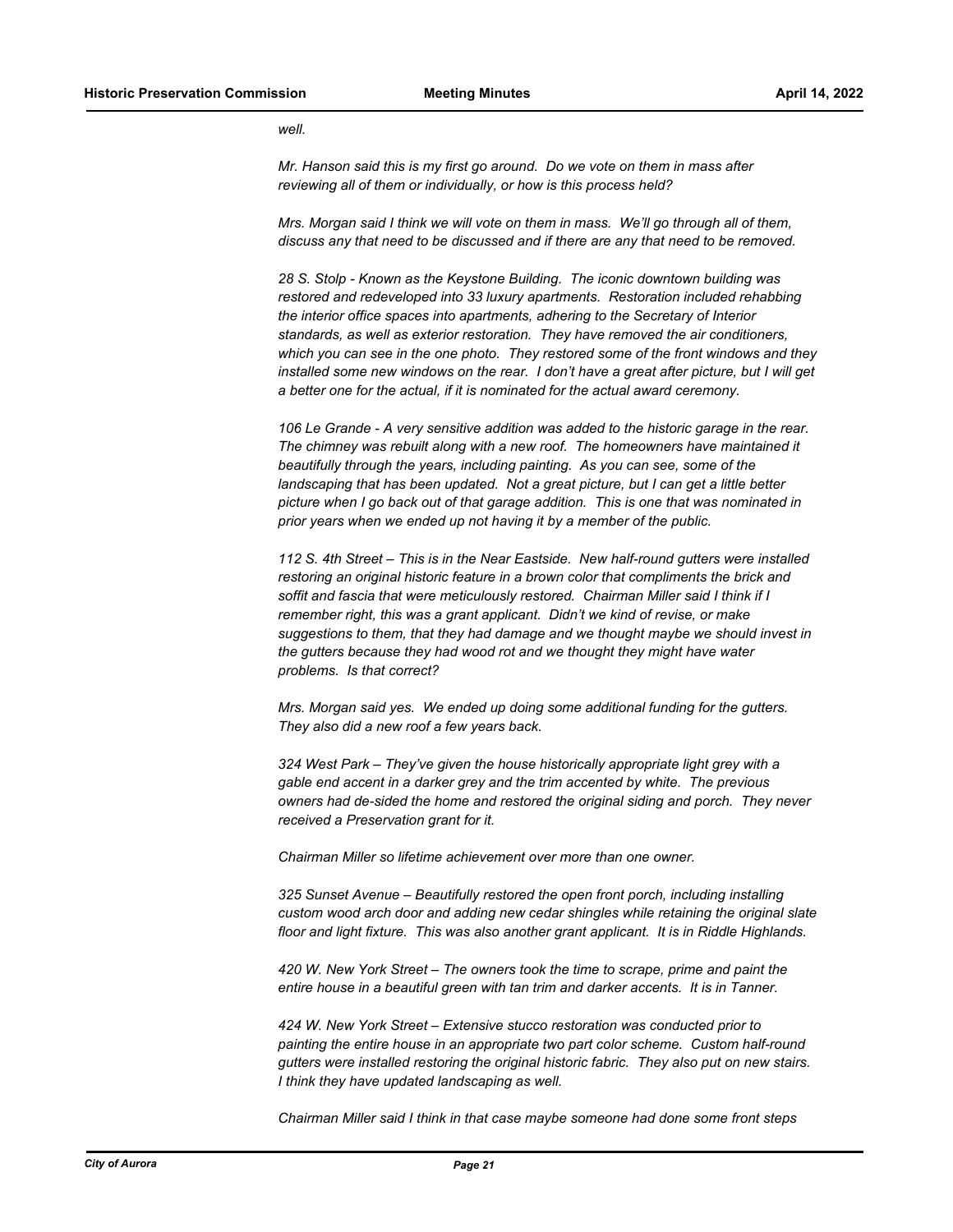*along the line that were probably a violation and he just went ahead and took them off and put new ones on. It may have been a violation that hadn't been cited, but once he said he was going to do everything we didn't really bother. It was the previous owner's violation probably.*

*435 W. New York – Built-in gutters were repaired and soffits were then restored. The owner scraped and then painted in a color scheme original to the house. Massive overgrown shrubs were removed providing a better curb appeal. This was a grant project, but the owner did a lot of other work himself to the porch and the bushes too.*

*517 S. 4th Street – The lining of the historic boxed gutters were repaired and then the soffit, fascia, eaves and trim were beautifully restored preserving the wide overhanging eaves that are an architecturally significant element. Previously, a historically sensitive garage was installed that compliments the house as well. This was one of the grant ones where we wanted to make sure they had someone actually look at the gutters to make sure the gutters were properly lined before just doing the soffit and fascia restoration. This is in the Near East.*

*741 Wilder Street – This is in Riddle. One of the few remaining homes with a wood shingle roof received a new wood shingle roof preserving a significant character defining feature of the 1925 Tudor Revival home. This was a grant recipient, but they were the end of the grant recipients, so they just got like \$5,000, so the majority of the work was on the homeowners.*

*Mr. Hoffman said I think this is one of the few houses were a roof is a significant restoration feature. One of the few where a reroofing would be worthy of an award because it is prominent.*

*Chairman Miller said it is extremely prominent when I walked up Wilder Street the first time after they did it. It is very striking and they are maintaining an original material.*

*Mrs. Morgan said are there any individual ones that anyone would like to go back and discuss in more detail?*

*Chairman Miller said I would just comment the commercial building on Stolp, I know they did a lot of interior work, but the interior work did result in them being able to remove these giant window air conditioner units that had always been hanging out the front windows, which to me is a huge change to the streetscape on Stolp.*

*Mrs. Morgan said from exterior-wise, that is probably the biggest. They did other work. They did tuckpointing. The exterior was already in pretty decent condition, so you don't see as much of a rehab as you would like in the Terminal Building or the Hobbs.*

*Mr. Castrejon said so are the officially done?*

*Mrs. Morgan said I'm not sure if people are in it.*

*Mr. Castrejon said there are some units rented. I walk on that side every single day and don't pay attention, so some of the windows, a month and a half ago, in front, I don't know if they were waiting for the actual windows, but what they did it was like a standard size window and the sides were kind of nicely boarded up, so it was not the actual window.*

*Mrs. Morgan said okay. I had thought they were done. They had their grand opening,*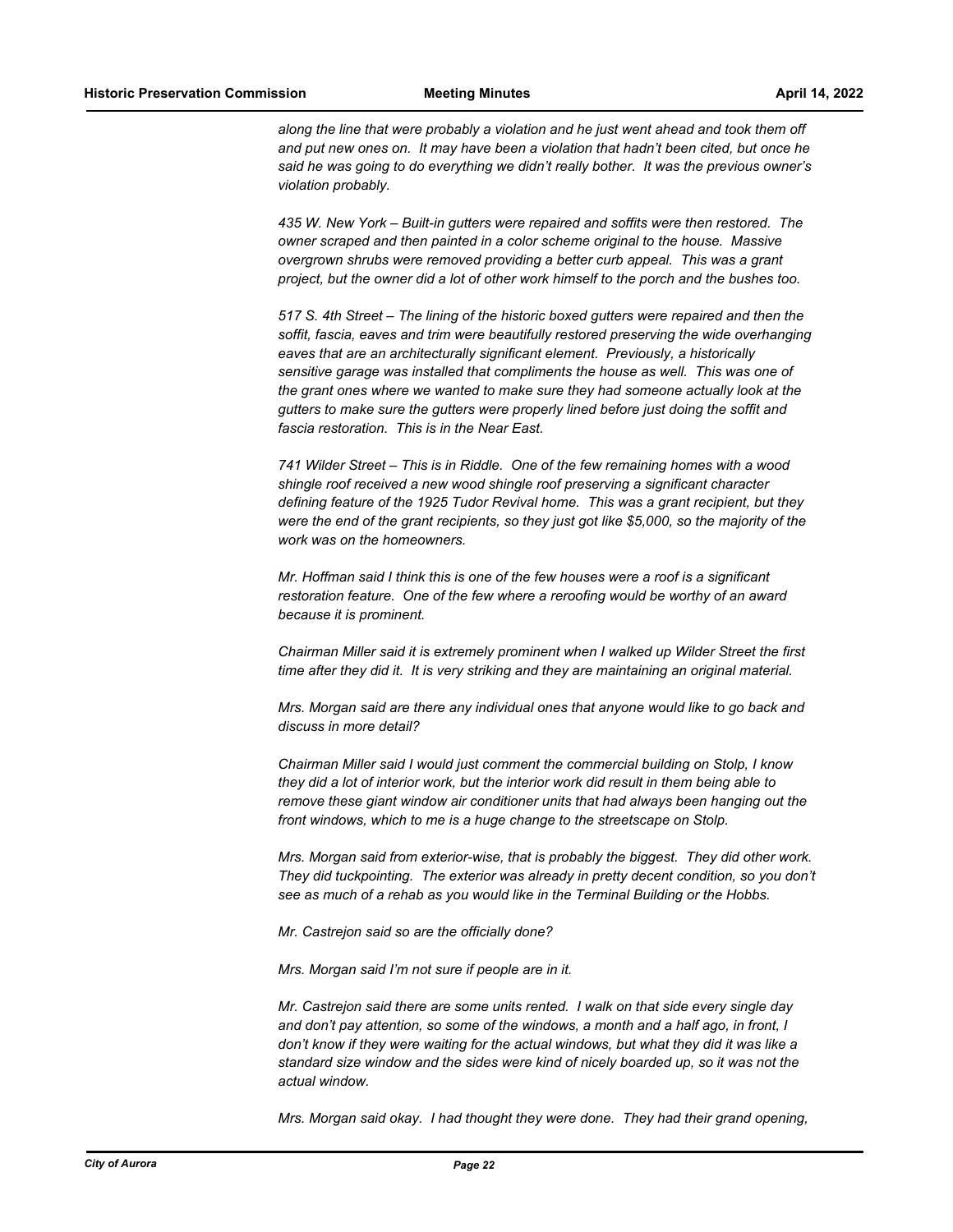*but I'll go back out and take a look before we actually present it to make sure that they are completely done.*

*Mr. Hanson said have commercial units be awarded these awards before?*

*Mrs. Morgan said yes. We've had a couple of them.* 

*Mr. Hoffman said did the committee consider any other commercial buildings that stood out?*

*Mrs. Morgan said we couldn't think of any other ones that were done. There are a lot of them that are kind of in process, but there weren't any other ones that we thought that were completely complete.*

*Mrs. Ludwig said what's the story on 324 West Park? That just seems like a huge overhaul, but you said that was across multiple owners.*

*Mrs. Morgan said it was across multiple owners.*

*Mrs. Ludwig said that's a lot putting that porch back on and everything. Not from that picture, but the all the way back pictures. It is a huge difference. They took off the siding too.*

*Chairman Miller said on the committee, I favored recognizing this one just because of the change in the house, the caveat being I believe we understood that the current owners mostly did the painting, while the structural work was done by a previous owner. For me I just like to promote historic preservation in the city. I just like that dramatic change from before and after, even if the current owners did not do a lot of the work themselves. This is a huge change where the house is taken back to something much more appropriate for its style.*

*Chairman Miller said does anyone have any comments on these nominations?*

*Mrs. Morgan said are there any you think should be removed?*

*Mr. Signorelli said I have questions about 20 S. Chestnut. The reason being, even though I defended it in the past, the more I thought about it, although I think the architecture is great and the interior is wonderful, the more I look at it, I really kind of have a problem with the stairs that appear to me to be completely inappropriate. I would go along with whatever feelings the rest of the Commission had on that.*

*Mrs. Ludwig said are we narrowing this down to a single candidate?*

*Mrs. Morgan said no. We don't have really a limit. I usually try to keep it under 10, usually around 7 or 8, but since we haven't had it in several years, I think it is fine to take more. As far as I know, I don't think there is anything else like awards on the agenda that night. We are at 11, so if we want to just take it down to 10, that's fine.*

*Mr. Hoffman said this was not an owner public nomination, right? This was one selected by the committee?*

*Mrs. Morgan said no, Scott Pettit was the one who originally recommended this one. He is on the committee, but was not present this year, so I guess it is a committee nomination, just not a member of the Commission.*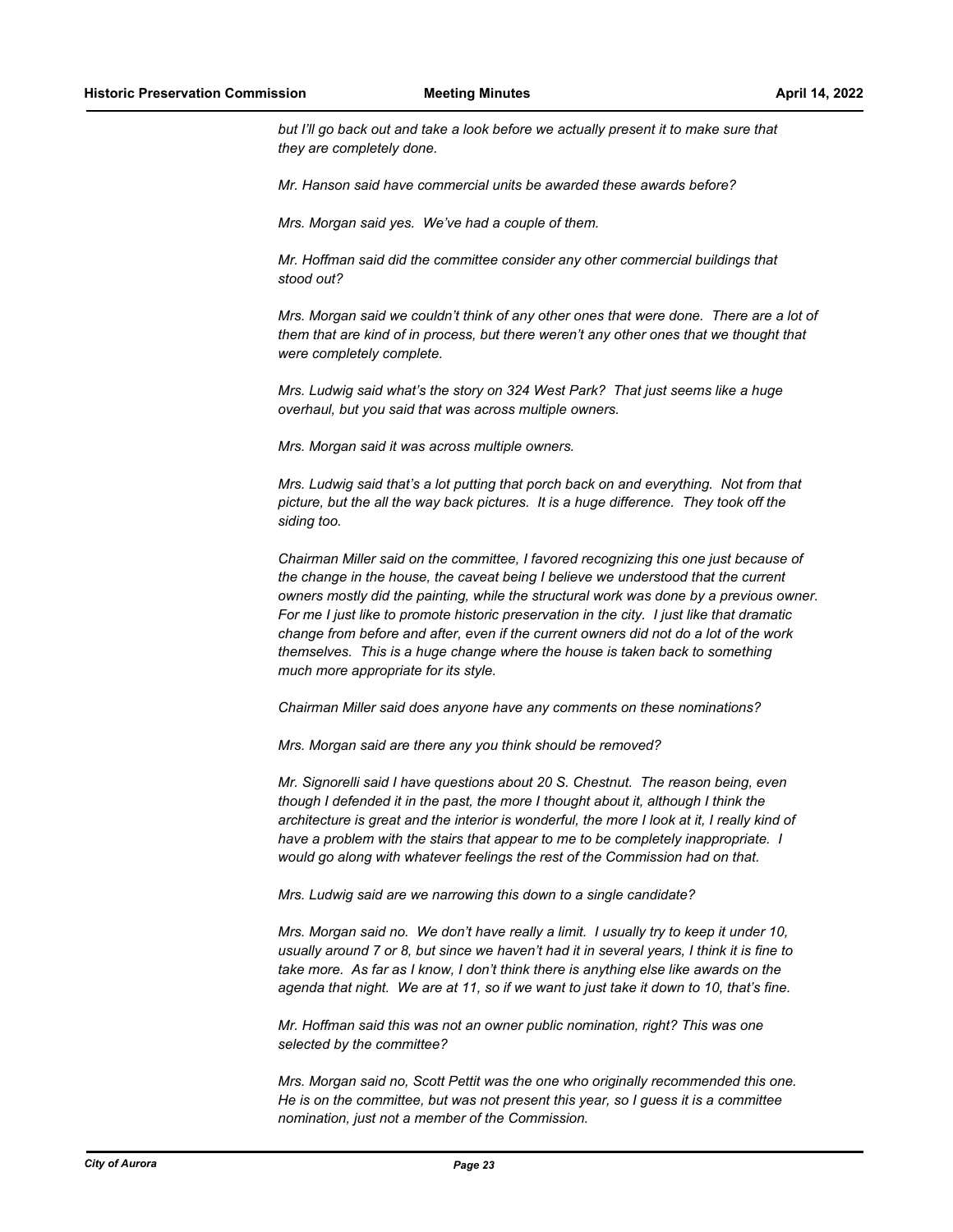*Mr. Signorelli said the next piece of business would be just to vote on everything we have before us then?*

*Mrs. Morgan said yes, I just basically just ran through the pictures, the scope and so right now if there are any that people want to discuss further, or any we want to remove, we can do that and we can vote on them as a whole.*

*Mrs. Ludwig said I guess the only that I didn't, I was having a hard time telling, it didn't seem as dramatic a difference was on 112 S. 4th Street, but I did not visit this one in person.*

*Mrs. Morgan said it is not the most dramatic of changes. The committee wanted to make sure we had diversity and some Near Eastside representatives. I went through some of the old COA's to see if there was anything else. Most of the paintings haven't seem completed. This was one of the ones that was kind of in the Near East.*

*Mr. Hanson said the work at 20 Chestnut that may be in question for its historical correctness, was that part of a grant that was awarded to him?*

*Mrs. Morgan said I don't think so. Do you know Al?*

*Mr. Signorelli said I don't think so.*

*Mrs. Morgan said no, he is not locally regulated.*

*Mr. Signorelli said I think he applied for a grant, but I think that we didn't give him anything.*

*Mrs. Ludwig said but I agree with Al's point that the award is for historic preservation, not just preservation of a home with whatever you do to it. I agree the stairs aren't historically accurate.*

*Mr. Signorelli said I'm really conflicted by it.*

*Mr. Hoffman said and part of this is kind of highlighting best examples of what the Commission and ordinances intended to promote and this is a little conflicting.*

*Mrs. Foster said it is promoting the best of historic preservation, not just aesthetics, so I would agree that the stairs are a problem to the process.*

*Chairman Miller said so I hear some reluctance on 20 S. Chestnut because of the structure of the steps.*

*Mrs. Morgan said do you want a motion to remove it?*

*MOTION TO REMOVE 20 S. CHESTNUT FROM THE LIST WAS MADE BY: Al Signorelli*

*MOTION SECONDED BY: Simon Munoz*

*AYES: Justyn Arnold, Fernando Castrejon, Amber Foster, Matt Hanson, Seth Hoffman, Kristin Ludwig, Dan Miller, Simon Munoz, Al Signorelli, Mike Walker*

*Chairman Miller said I guess we can strike that. Are we okay with the remainder of the list to go ahead and nominate them? I think the next step is these will go to City*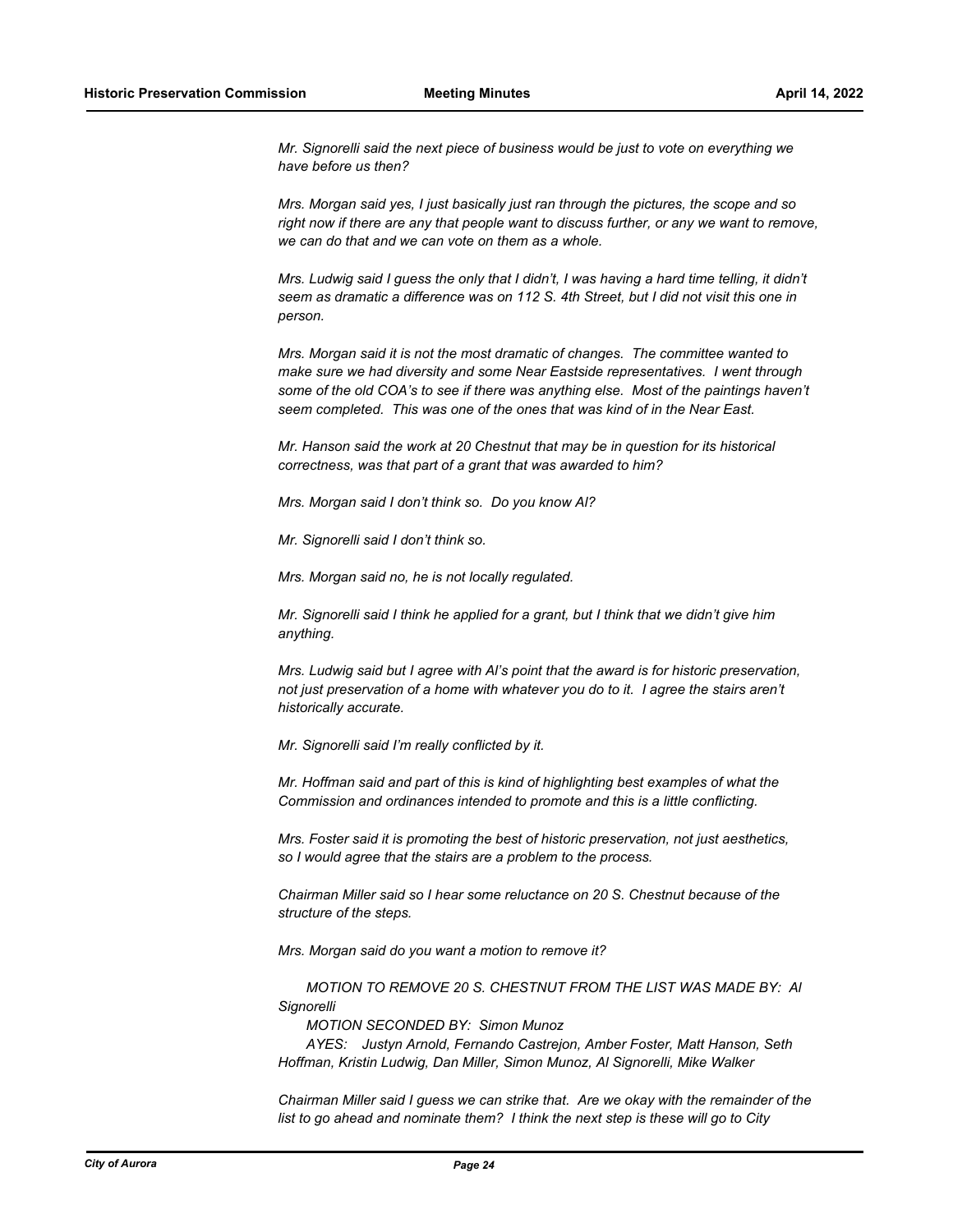*Council.*

*Mrs. Morgan said no, they don't have to. These are the Mayor's Awards, so the Mayor signs off on them and then they get presented at City Council.*

*Chairman Miller said are we okay with the remainder of the list with 20 S. Chestnut taken off? Are we okay with nominating the remainder of the list?*

*Mr. Castrejon said I'm okay with it once you confirm the windows on the Keystone.*

*MOTION OF APPROVAL WAS MADE BY: Fernando Castrejon MOTION SECONDED BY: Al Signorelli AYES: Justyn Arnold, Fernando Castrejon, Amber Foster, Matt Hanson, Seth Hoffman, Kristin Ludwig, Dan Miller, Simon Munoz, Al Signorelli, Mike Walker NAYS: None*

**A motion was made by Mr. Castrejon, seconded by Mr. Signorelli, that this agenda item be approved and filed. The motion carried.**

#### **PENDING**

#### **COMMITTEE REPORTS**

**A) Grants**

*No Report.*

#### **B) Near Eastside Historic District**

*No Report.*

#### **C) Riddle Highlands Historic District**

*No Report.*

#### **D) Public Awareness**

*No Report.*

**E) Landmarks**

*No Report.*

#### **F) FoxWalk Design Review**

*No Report.*

#### **G) Tanner/Palace Historic District Committee**

*No Report.*